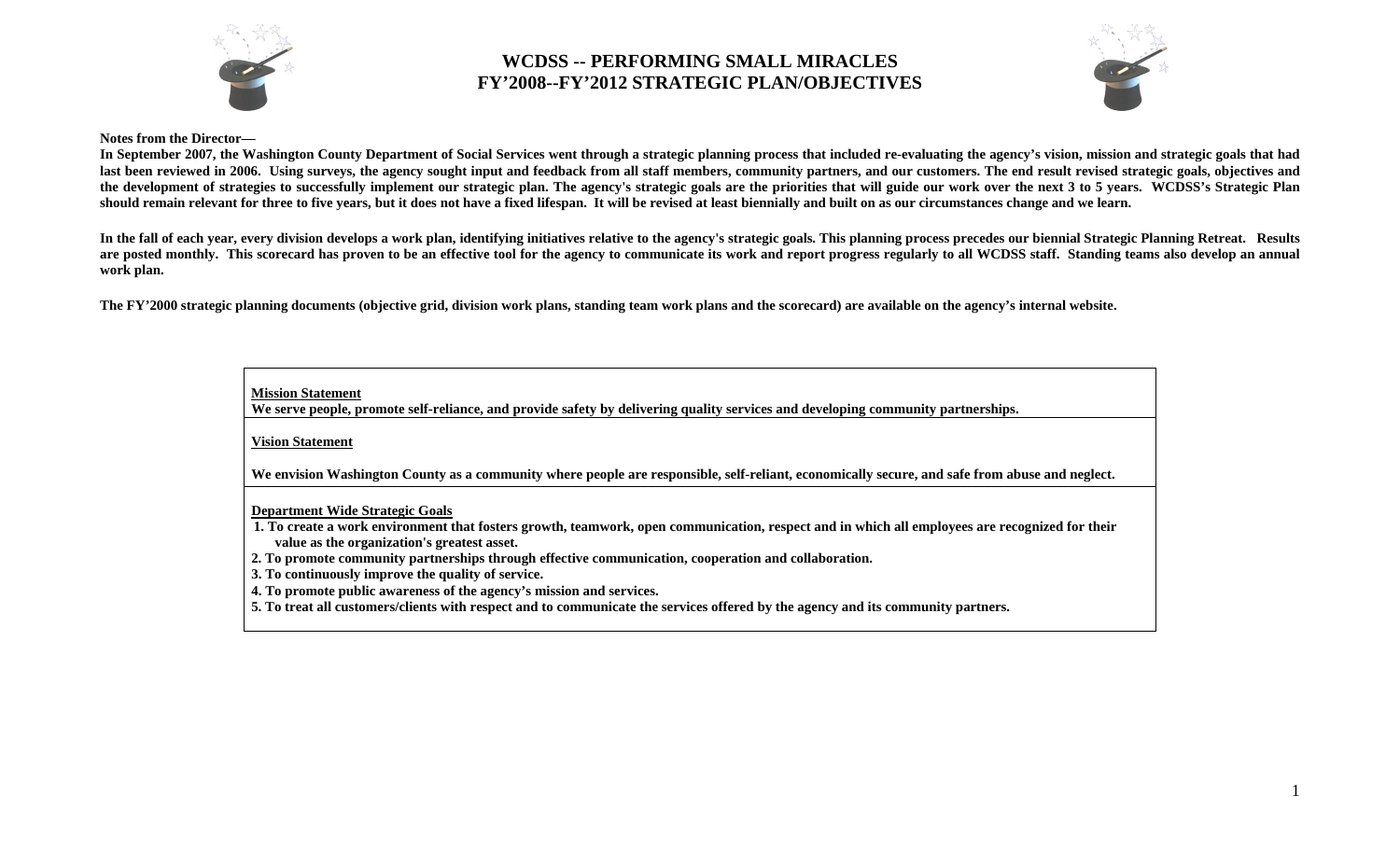



| SWOT ANALYSIS (Updated September 18, 2007/reviewed by Quality Council September 2008) |                                              |  |  |
|---------------------------------------------------------------------------------------|----------------------------------------------|--|--|
| <b>Strengths:</b>                                                                     | <b>Weaknesses:</b>                           |  |  |
| -Knowledgeable, flexible workforce                                                    | -Caseload growth                             |  |  |
| -Strong community partnerships                                                        | -Vehicle shortages                           |  |  |
| -Longevity of staff                                                                   | -Staff turnover                              |  |  |
| -Commitment to improving services using CQI                                           | -IT challenges with new and existing systems |  |  |
| -Morale building activities                                                           | -Language/cultural barriers                  |  |  |
| <b>Opportunities:</b>                                                                 | <b>Threats:</b>                              |  |  |
| -Development of new programs/neighborhood centered practice and hubs                  | -Negative media                              |  |  |
| - Leadership development                                                              | -Drug and gang cultures                      |  |  |
| -Accreditation                                                                        | -Teen pregnancy                              |  |  |
| -Information exchange with partners/elected officials                                 | -Budget/funding cuts                         |  |  |
| - Increase interest in Social Work profession                                         | -Privatization                               |  |  |

#### **AGENCY VALUES:**

**In all of our interactions with employees, clients, and stakeholders, we will be guided by the following values:** 

- *Human Dignity*
- *Respect*
- *Compassion*
- *Teamwork (Collaboration)*
- *Communication*
- *Quality Of Services*
- *Integrity*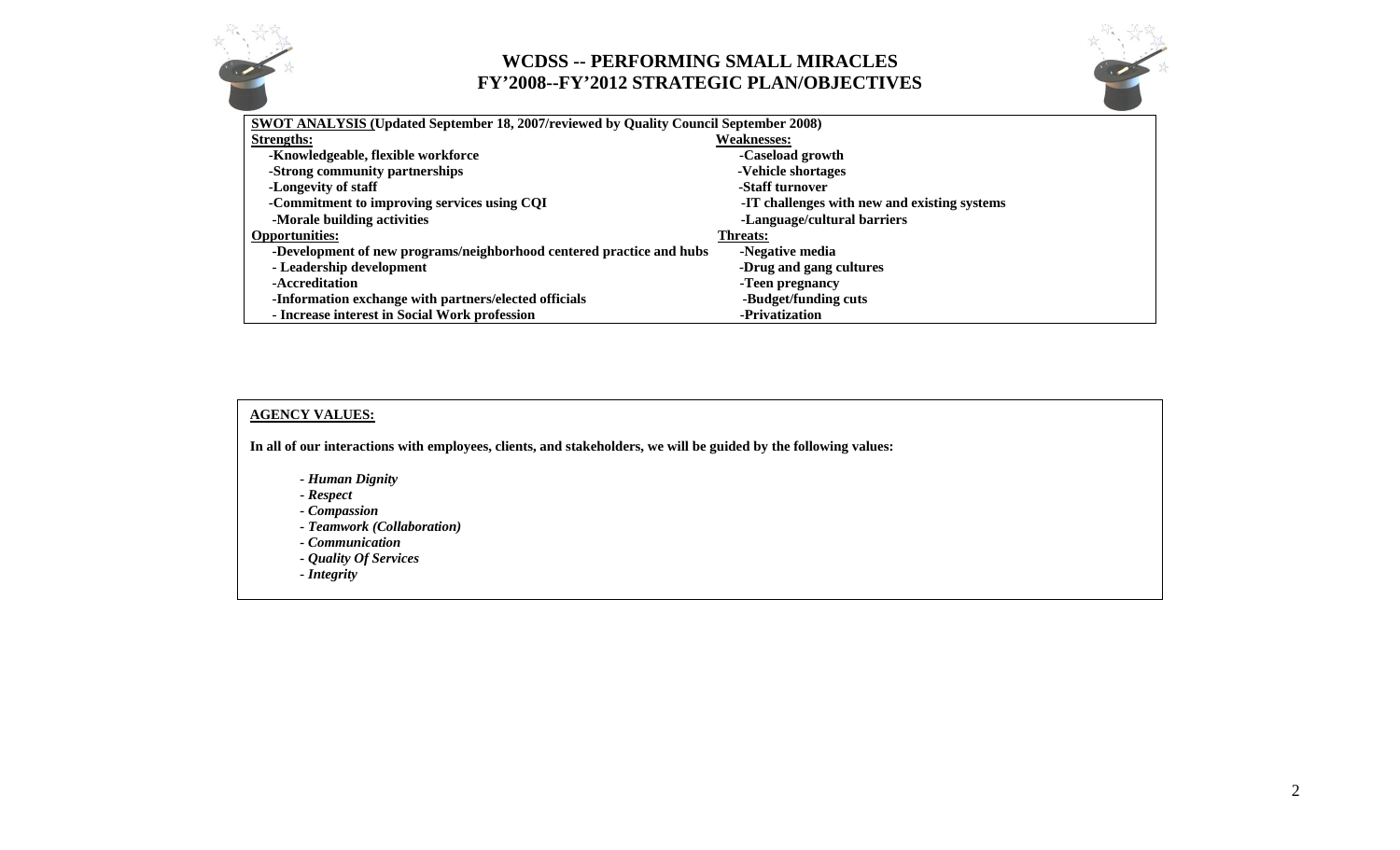



| <b>Goal 1-Employee Development</b>                                                                                                                                                                                                                                                                                                                                                                    | <b>Goal 2-Community Partners</b>                                                                                                                                                                                  | <b>Goal 3-Quality</b>                                                                                                                                                                                                                                                                                                                                                                                                                                                                                                                                                                                                                                                                                                                                                                  | <b>Goal 4-Public Relations</b>                                                                                                                                                                                              | <b>Goal 5-Customer/Client Service</b>                                                                                                                                                          |
|-------------------------------------------------------------------------------------------------------------------------------------------------------------------------------------------------------------------------------------------------------------------------------------------------------------------------------------------------------------------------------------------------------|-------------------------------------------------------------------------------------------------------------------------------------------------------------------------------------------------------------------|----------------------------------------------------------------------------------------------------------------------------------------------------------------------------------------------------------------------------------------------------------------------------------------------------------------------------------------------------------------------------------------------------------------------------------------------------------------------------------------------------------------------------------------------------------------------------------------------------------------------------------------------------------------------------------------------------------------------------------------------------------------------------------------|-----------------------------------------------------------------------------------------------------------------------------------------------------------------------------------------------------------------------------|------------------------------------------------------------------------------------------------------------------------------------------------------------------------------------------------|
| Goal 1 - To create a work<br>environment that fosters growth,<br>teamwork, open communication,<br>respect and in which all employees are<br>recognized for their value as the<br>organization's greatest asset.                                                                                                                                                                                       | Goal 2 - To promote community<br>partnerships through effective<br>communication, cooperation and<br>collaboration and to promote public<br>awareness of the agency's mission and<br>services.                    | Goal 3 - To continuously improve the<br>quality of service.                                                                                                                                                                                                                                                                                                                                                                                                                                                                                                                                                                                                                                                                                                                            | Goal 4 - To promote public awareness<br>of the agency's mission and services.                                                                                                                                               | Goal 5 - To treat all customers/clients<br>with respect and to communicate the<br>services offered by the agency and its<br>community partners.                                                |
| Expected outcome: We will accomplish<br>this goal if we cultivate a diverse<br>workforce capable of accomplishing the<br>agency's goals/mission. We will invest<br>in our employees.                                                                                                                                                                                                                  | Expected outcome: We will accomplish<br>this goal if we create new or strengthen<br>existing partnerships to serve our<br>clients and keep our community well<br>informed of client needs and agency<br>services. | <b>Expected outcome: We will accomplish</b><br>this goal if we meet established<br>program goals, standards and<br>outcomes. We will provide quality<br>service to our customers/clients.                                                                                                                                                                                                                                                                                                                                                                                                                                                                                                                                                                                              | Expected outcome: We will accomplish<br>this goal if we<br>promote/improve/increase agency<br>presence and participation in<br><b>Washington County by focusing on</b><br>positives and dispelling negative<br>stereotypes. | Expected outcome: We will accomplish<br>this goal if we improve customer<br>awareness of, and satisfaction with, the<br>services we offer.                                                     |
| <b>NOTE--Agency standing teams will</b><br>develop an action plan for FY'08 and<br>submit to the Quality Council for<br>review. Activities are related to<br>agency goals as outlined in the<br><b>Strategic Plan.</b><br><b>Standing teams include:</b><br><b>Risk Management</b><br><b>Wellness</b><br><b>Diversity</b><br><b>Communications Council</b><br><b>Employees First</b><br><b>Trauma</b> | <b>2.1 Communications Council will</b><br>develop a strategy to expand staff<br>knowledge of community partners to<br>include contact info to encourage info<br>sharing and collaboration by 6/2008.              | <b>NOTE--Annually, each division will</b><br>design and implement a division<br>strategic planning process with steps<br>for continuous quality improvement<br>involving supervisors and line staff.<br>-Each division will develop a<br>document to use as a working<br>guideline.<br>-Each division will implement<br>procedures and changes determined<br>by the division strategic planning<br>process to meet the state mandated<br>standards for program management,<br>improve customer service and error<br>rates and improve workplace<br>efficiencies.<br>-Each division will gather data on<br>caseload statistics, customer/client<br>complaints, customer/client service<br>surveys, staff comments on process<br>changes, cases processed within<br>required time lines. | 4.1 Quality Council will establish and<br>maintain a policy/system that will<br>ensure that all customer calls are<br>returned within 24 hours by 6/2009.                                                                   | 5.1 Each division will develop and<br>implement a plan for caseload growth<br>by 6/2008.<br>i.e. Develop a screening tool for all<br>customers to distinguish services they<br>may qualify for |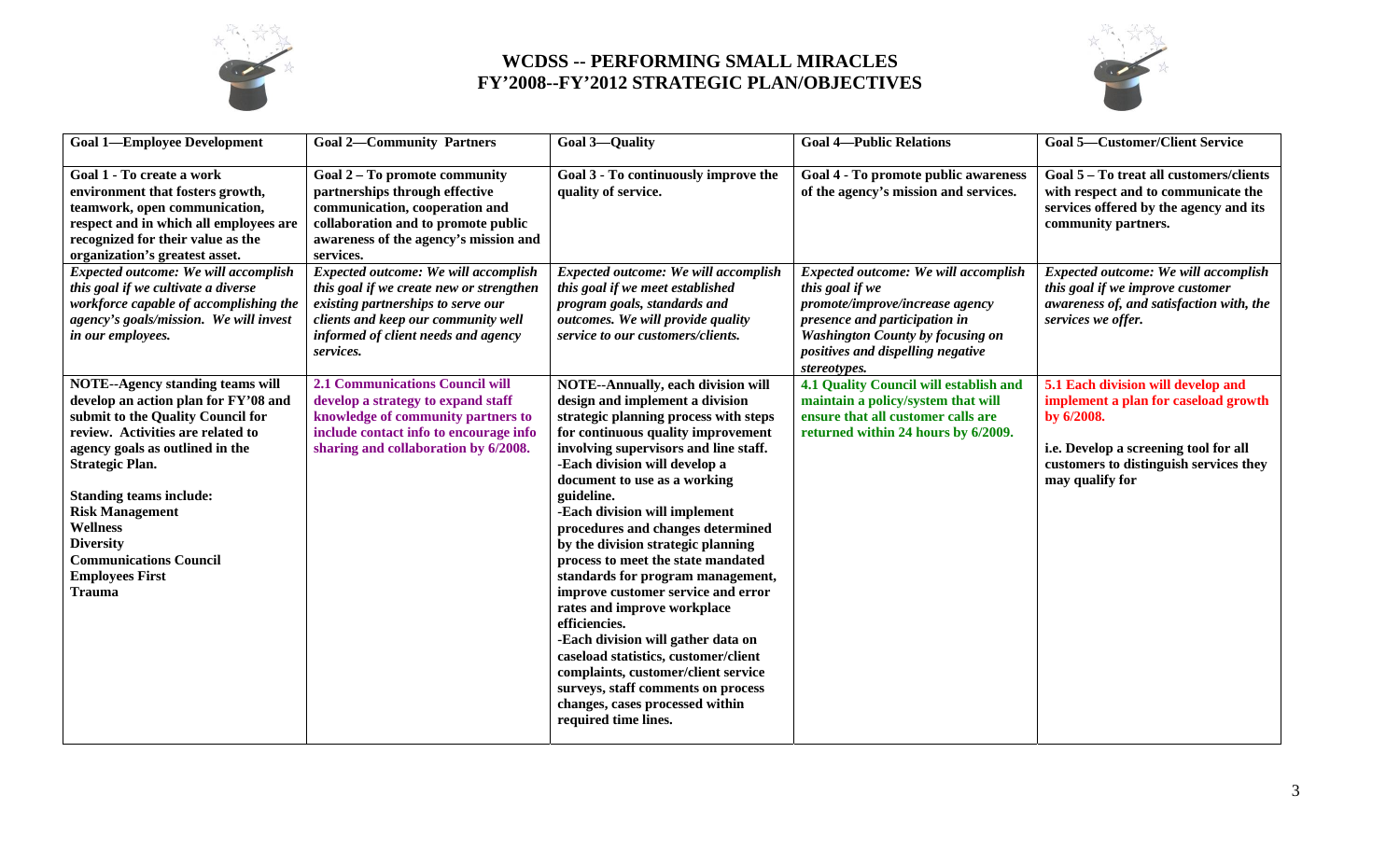



| <b>Goal 1-Employee Development</b>          | <b>Goal 2-Community Partners</b>     | <b>Goal 3-Quality</b>                  | <b>Goal 4-Public Relations</b>         |                                          |
|---------------------------------------------|--------------------------------------|----------------------------------------|----------------------------------------|------------------------------------------|
|                                             |                                      |                                        |                                        | <b>Goal 5-Customer/Client Service</b>    |
| <b>1.1 Administrative Staff/Building</b>    | 2.2 Risk Management will ensure      | 3.1 By 6/2009, each division will meet | 4.2 Each Division will increase and/or | <b>5.2 ACFS Division will continue a</b> |
| <b>Better Supervisors will identify and</b> | agency has emergency response plans  | at least two Managing for Results      | maintain grant/special project money;  | family centered practice and include     |
| improve equity in application of at         | which are coordinated with Red Cross | (MFR) goals and one local goal (an     | explore alternative and creative       | other divisions during family            |
| least two rules and regulations to          | and other first responder.           | additional MFR goal may be selected    | funding such as grants to meet         | involvement meetings.                    |
| achieve consistency in all divisions        |                                      | instead). As outlined below:           | growing needs by 6/2008.               |                                          |
| annually. Emphasis will be placed           |                                      |                                        |                                        |                                          |
| on increasing supervisory skills of         |                                      |                                        |                                        |                                          |
| administrative staff during FY'09.          |                                      |                                        |                                        |                                          |
|                                             |                                      |                                        |                                        |                                          |
|                                             |                                      |                                        |                                        |                                          |
|                                             |                                      |                                        |                                        |                                          |
|                                             |                                      |                                        |                                        |                                          |
|                                             |                                      |                                        |                                        |                                          |
|                                             |                                      |                                        |                                        |                                          |
|                                             |                                      |                                        |                                        |                                          |
|                                             |                                      |                                        |                                        |                                          |
|                                             |                                      |                                        |                                        |                                          |
|                                             |                                      |                                        |                                        |                                          |
|                                             |                                      |                                        |                                        |                                          |
|                                             |                                      |                                        |                                        |                                          |
|                                             |                                      |                                        |                                        |                                          |
|                                             |                                      |                                        |                                        |                                          |
|                                             |                                      |                                        |                                        |                                          |
|                                             |                                      |                                        |                                        |                                          |
|                                             |                                      |                                        |                                        |                                          |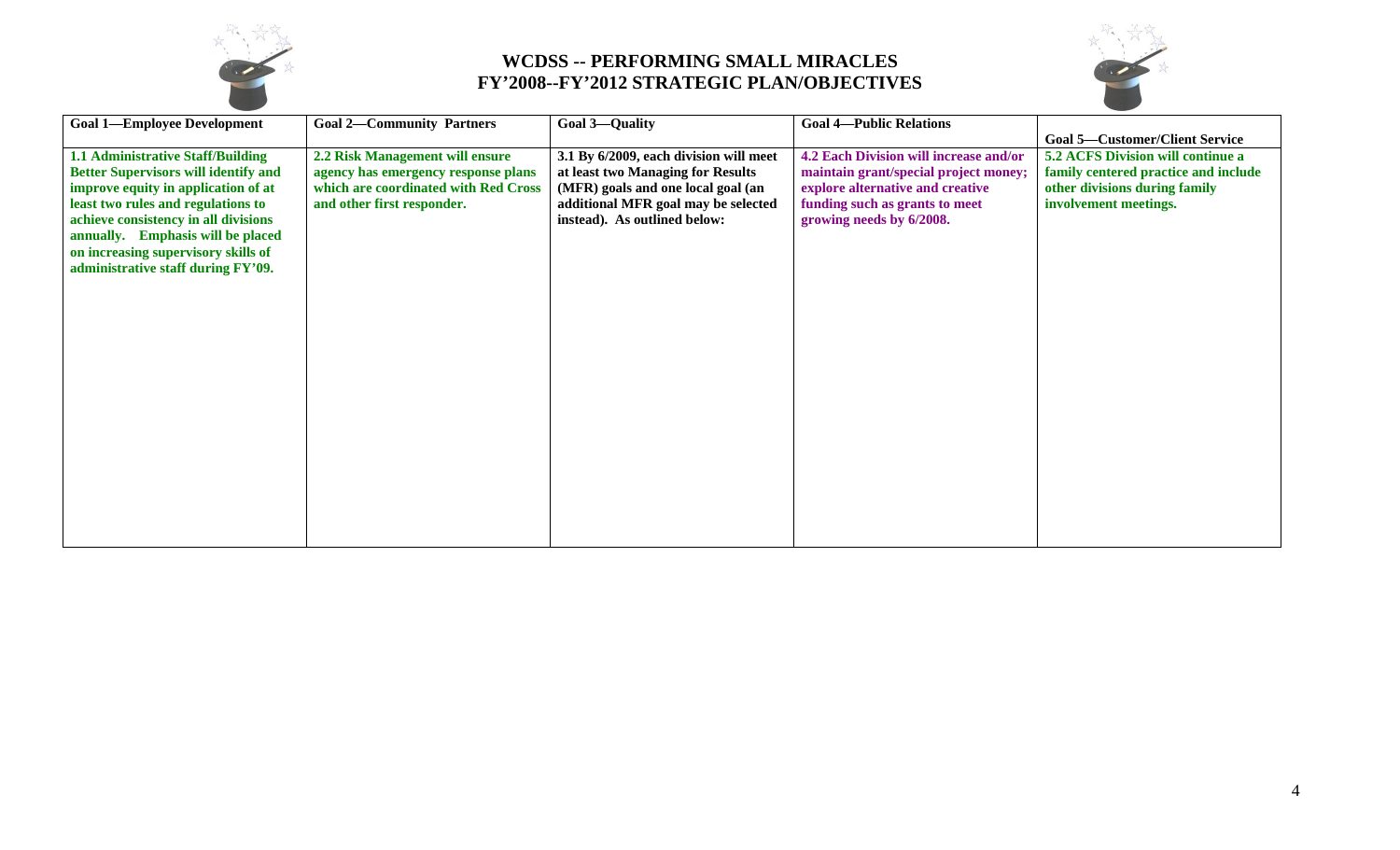



| <b>Goal 1-Employee Development</b>                                                                                                                                                                                                                                                                                            | <b>Goal 2-Community Partners</b>                                                                                                                                                                                                                             | <b>Goal 3-Quality</b>                                                                                                                                                                                                                                                                                                                                                                  | <b>Goal 4-Public Relations</b>                                                                                                                                                                                                 | <b>Goal 5-Customer/Client Service</b>                                                                                                                                                                                                                                                                                                                                                              |
|-------------------------------------------------------------------------------------------------------------------------------------------------------------------------------------------------------------------------------------------------------------------------------------------------------------------------------|--------------------------------------------------------------------------------------------------------------------------------------------------------------------------------------------------------------------------------------------------------------|----------------------------------------------------------------------------------------------------------------------------------------------------------------------------------------------------------------------------------------------------------------------------------------------------------------------------------------------------------------------------------------|--------------------------------------------------------------------------------------------------------------------------------------------------------------------------------------------------------------------------------|----------------------------------------------------------------------------------------------------------------------------------------------------------------------------------------------------------------------------------------------------------------------------------------------------------------------------------------------------------------------------------------------------|
| 1.2 Quality Council will develop a<br>plan to attract and retain an<br>exceptional and diverse workforce<br>that is capable of accomplishing<br>agency mission by 6/2009.<br><i><b>**Leadership Development Graduates</b></i><br>and other team members charged<br>with implementing recommendations<br>of LDP Class of 2008. | 2.3 Each division will arrange for at<br>least 2 community partners to offer<br>training to DSS employees; share<br>training resources and opportunities<br>with community partners annually.                                                                | 3.1CS By 6/2009, Child Support will:<br><b>Maintain the child support</b><br>order establishment rate at<br>the federal measurement of<br>80%.<br><b>Increase child support</b><br>2.<br>collections by 1% each<br>federal fiscal year.<br>Maintain the number of child<br>3.<br>support with a payment on<br>arrears at the federal<br>measurement.                                   | <b>4.3 Communications Council will</b><br>continue to provide the community<br>with info in a clear and timely manner<br>to increase awareness of our services<br>and to provide info on new programs<br>or changes by 6/2009. | 5.3 Each division will review and<br>update at least two agency processes<br>to eliminate duplication, redundancy<br>and unnecessary actions to create<br>more staff time to meet the needs of<br>our customers by 6/2008.<br>i.e. super-screening-crisis team<br>approach; fact sheet follows<br>customers; agency database; super log<br><b>on</b>                                               |
| 1.3 Risk Management will reduce risk<br>and ensure the safety of agency staff<br>by quarterly review of<br><b>Incidents/Accidents Report and</b><br>implementation of at least two<br>strategies annually.                                                                                                                    | 2.4 Each division will create and/or<br>expand at least one community<br>partnerships to identify and develop<br>joint funding proposals by 6/2008.                                                                                                          | 3.1 FI By 6/2009, Family Investment<br>will:<br>1. Achieve a food stamp error<br>rate that is less than or equal<br>to $6\%$ .<br>2. Achieve at least 200 job<br>placements.<br><b>Achieve 100% Universal</b><br>3.<br><b>Engagement of TCA work</b><br>eligible recipients.                                                                                                           | <b>4.4 Communications Council will</b><br>develop at least 1 new media resource<br>and disseminate current info to<br>appropriate stakeholders by 6/2009.                                                                      | 5.4 Quality Council will work with the<br>Diversity Team to develop a plan to<br>ensure that refugee population needs<br>are met and that they have info about<br>our services by 6/2008.<br>i.e. develop program to educate staff<br>re: refugees; train select individuals to<br>work with refugees; develop training<br>to be accepting of diversity; invite<br>VCC to train staff re: refugees |
| 1.4 Employees First Team will provide<br>morale and team building activities<br>for all staff at least quarterly.                                                                                                                                                                                                             | <b>2.5 Communications Council will</b><br>develop and implement a strategy to<br>provide community partners with<br>DSS info, including general info,<br>programming changes and staffing<br>info to educate and enhance ongoing<br>communication by 6/2012. | 3.1 AD By 6/2009 Administration will:<br>1. Expend and report fiscal<br>resources by required dates.<br>2. All employees will receive an<br><b>End of Cycle PEP evaluation</b><br>based on their Entry on Duty<br>date.<br>3. Ensure the access and<br>availability of information<br>systems to meet the business<br>needs within 5 days of hiring,<br>implementation or notification | 4.5 Agency accomplishments to be<br>published annually (annual report)<br>and made available on the internet<br>and intranet by Executive Staff.                                                                               | 5.5 Each division will develop<br>strategies to increase the use and<br>efficiency of IT solutions to meet the<br>needs of our customers by 6/2012.<br>i.e. staff/client automated resource<br>guide                                                                                                                                                                                               |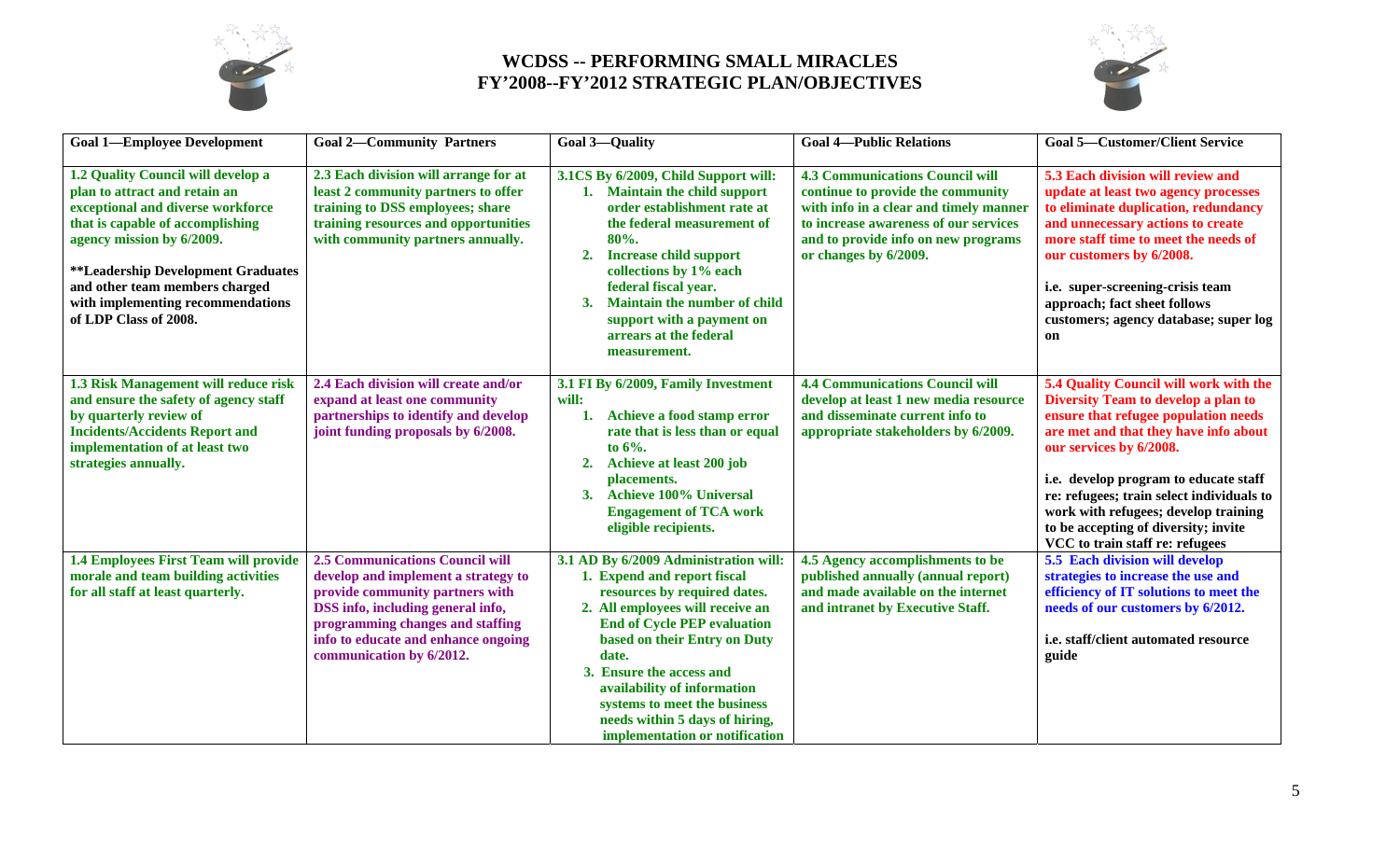



|                                                                                                                                                                    |                                                                                                                                                                                                    | of upgrades.                                                                                                                                                                                                                                                                                                                                                                                                                                                                                             |                                                                                                                                                                                   |                                                                                                                                                                 |
|--------------------------------------------------------------------------------------------------------------------------------------------------------------------|----------------------------------------------------------------------------------------------------------------------------------------------------------------------------------------------------|----------------------------------------------------------------------------------------------------------------------------------------------------------------------------------------------------------------------------------------------------------------------------------------------------------------------------------------------------------------------------------------------------------------------------------------------------------------------------------------------------------|-----------------------------------------------------------------------------------------------------------------------------------------------------------------------------------|-----------------------------------------------------------------------------------------------------------------------------------------------------------------|
| <b>Goal 1-Employee Development</b>                                                                                                                                 | <b>Goal 2-Community Partners</b>                                                                                                                                                                   | <b>Goal 3-Quality</b>                                                                                                                                                                                                                                                                                                                                                                                                                                                                                    | <b>Goal 4-Public Relations</b>                                                                                                                                                    | <b>Goal 5-Customer/Client Service</b>                                                                                                                           |
| 1.5 Quality Council will develop and<br>implement a mentoring program to<br>improve acclimation and improve<br>retention of new staff by 2/2009.                   | 2.6 Each division will establish and<br>maintain at least 2 new partnerships<br>annually with public agencies, private<br>providers and others to evaluate, plan,<br>deliver and/or fund services. | 3.1AS By 6/2009 Adult Services will:<br>1. By June 2009, 96% of adult<br>abuse cases will have no<br>recurrence in six months.<br>By June 2009, 97% of elderly<br>2.<br>and disabled served by adult<br>services will continue to live<br>at their maximum level of<br>independence in the<br>community.<br>By June 2009, 95% of Adult<br>3.<br><b>Protective Services referrals</b><br>will be responded to within 24<br>hours for emergencies and<br>within 5 business days for<br>non-emergencies.    | 4.6 Agency Strategic Plan to be<br>reviewed/updated at least biennially<br>and made available on the internet<br>and the intranet by the Quality<br><b>Council for all staff.</b> | 5.6 Each division will identify and<br>apply for at least one new revenue<br>source to improve/increase services to<br>customers by 6/2012.                     |
| <b>1.6 Quality Council to implement</b><br>strategies to solicit increased input<br>from staff to improve agency<br>efficiency and customer service by<br>12/2007. | 2.7 Each division will collaborate with<br>at least one community partner to<br>create written plan to improve and<br>encourage appropriate referrals for<br>customers by 6/2012.                  | 3.1CW By 6/2009 Child Welfare will:<br>1. By June 2009, 65% of<br>children exiting foster/kinship<br>care through reunification<br>will do so within 12 months.<br>By June 2009, 32% of<br>2.<br>children exiting foster/kinship<br>care through adoption do so<br>within 24 months.<br>By June 2009, 93% of<br>3.<br>children will remain with<br>their families at least one year<br>after receiving in-home<br>family services from the<br>department that are designed<br>to keep the family intact. | 4.7 A presentation that highlights<br>agency accomplishments will be<br>created annually by Executive Staff<br>and shared with agency stakeholders.                               | 5.7 Each division will develop at least<br>one effective outreach effort to<br>identify and provide effective services<br>to underserved populations by 6/2011. |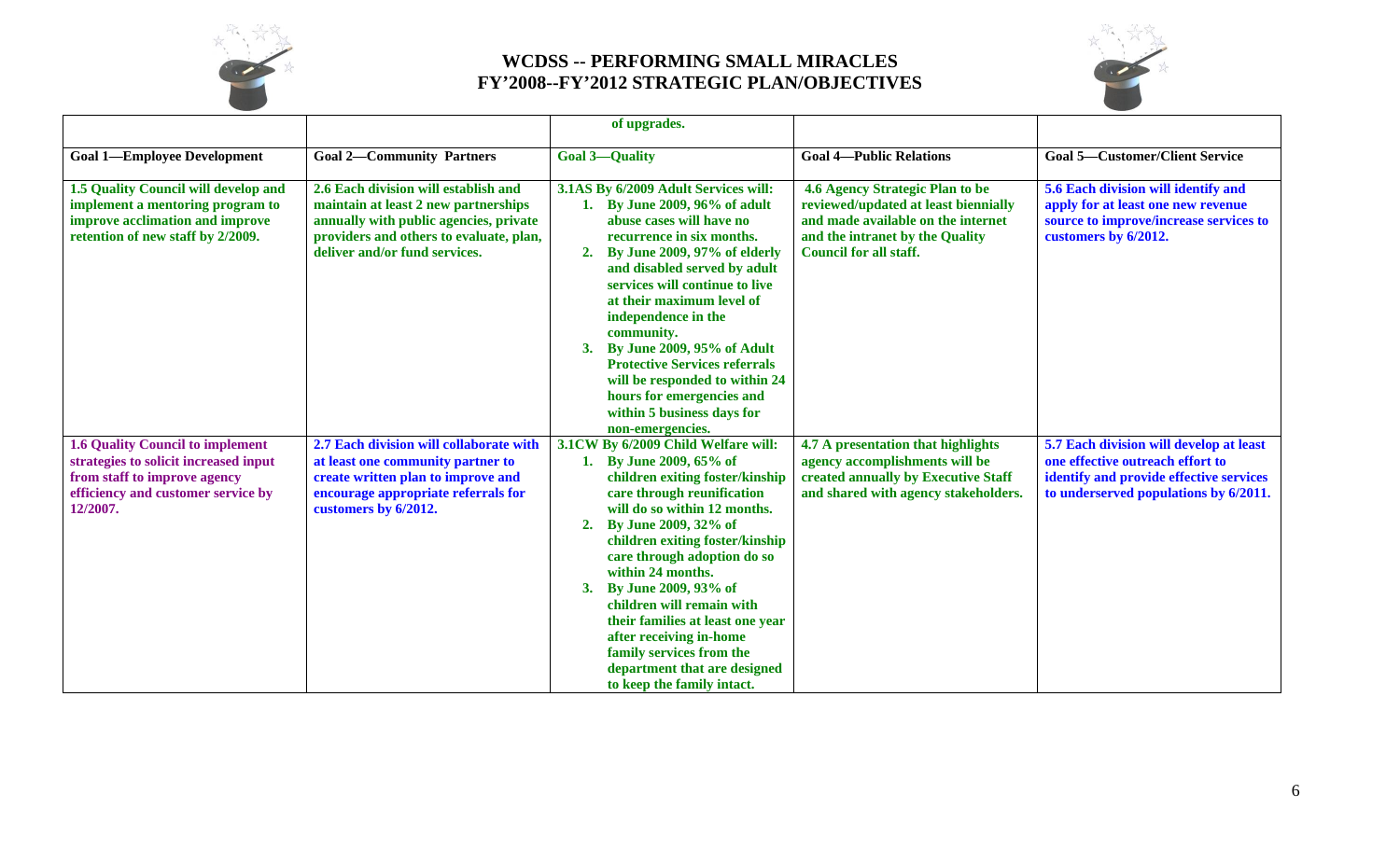



| <b>Goal 1-Employee Development</b>                                                                                                                                                                                                                                                                                                                 | <b>Goal 2-Community Partners</b>                                                                                                                                         | <b>Goal 3-Quality</b> | <b>Goal 4-Public Relations</b>                                                                                                                                                                                                                                                                                                                                                                  | <b>Goal 5-Customer/Client Service</b>                                                                                                                                      |
|----------------------------------------------------------------------------------------------------------------------------------------------------------------------------------------------------------------------------------------------------------------------------------------------------------------------------------------------------|--------------------------------------------------------------------------------------------------------------------------------------------------------------------------|-----------------------|-------------------------------------------------------------------------------------------------------------------------------------------------------------------------------------------------------------------------------------------------------------------------------------------------------------------------------------------------------------------------------------------------|----------------------------------------------------------------------------------------------------------------------------------------------------------------------------|
| 1.7 Quality Council will provide staff<br>with updated management<br>information that is relevant to their<br>casework at least quarterly.<br><b>1.8 Quality Council will maintain</b><br>and/or develop and implement at least<br>two strategies to increase the<br>leadership capacity of staff; establish<br>and maintain a succession planning | 2.8 Each division will expand the<br>understanding of customer issues with<br>at least one community partner<br>and/or elected officials and their reps<br>by $6/2012$ . |                       | <b>4.8 Employee Recognition Team will</b><br>annually recognize at least two<br>community members or groups that<br>support our mission by giving of their<br>time and/or money.<br>4.9 Each division will participate in at<br>least 4 positive public relation<br>activities annually (i.e. media covered<br>activities, press releases, community<br>fairs, positive success stories, etc.). | 5.8 Each division will develop and<br>implement at least one multi-<br>divisional team to share info and<br>develop interventions to assist mutual<br>customers by 6/2012. |
| model by 6/2012.                                                                                                                                                                                                                                                                                                                                   |                                                                                                                                                                          |                       |                                                                                                                                                                                                                                                                                                                                                                                                 |                                                                                                                                                                            |
| <b>1.9 LDP Graduate team will</b><br>implement Ethics Board as<br>recommended by LDP Class of 2008<br>by 6/2009.                                                                                                                                                                                                                                   |                                                                                                                                                                          |                       |                                                                                                                                                                                                                                                                                                                                                                                                 |                                                                                                                                                                            |
| 1.10 LDP Graduate team will<br><b>implement a Diversity Program as</b><br>recommended by LDP Class of 2008<br>by 6/2009.                                                                                                                                                                                                                           |                                                                                                                                                                          |                       |                                                                                                                                                                                                                                                                                                                                                                                                 |                                                                                                                                                                            |
| <b>Color Key</b><br><b>GREEN-Assigned/In progress in FY'2009</b><br><b>BLUE—Long term/To be achieved by FY'2012</b><br><b>PURPLE--COMPLETED</b><br><b>RED-Suspended/On Hold/Need clarification</b><br><b>BLACK—Narrative/Possible strategies</b>                                                                                                   |                                                                                                                                                                          |                       |                                                                                                                                                                                                                                                                                                                                                                                                 |                                                                                                                                                                            |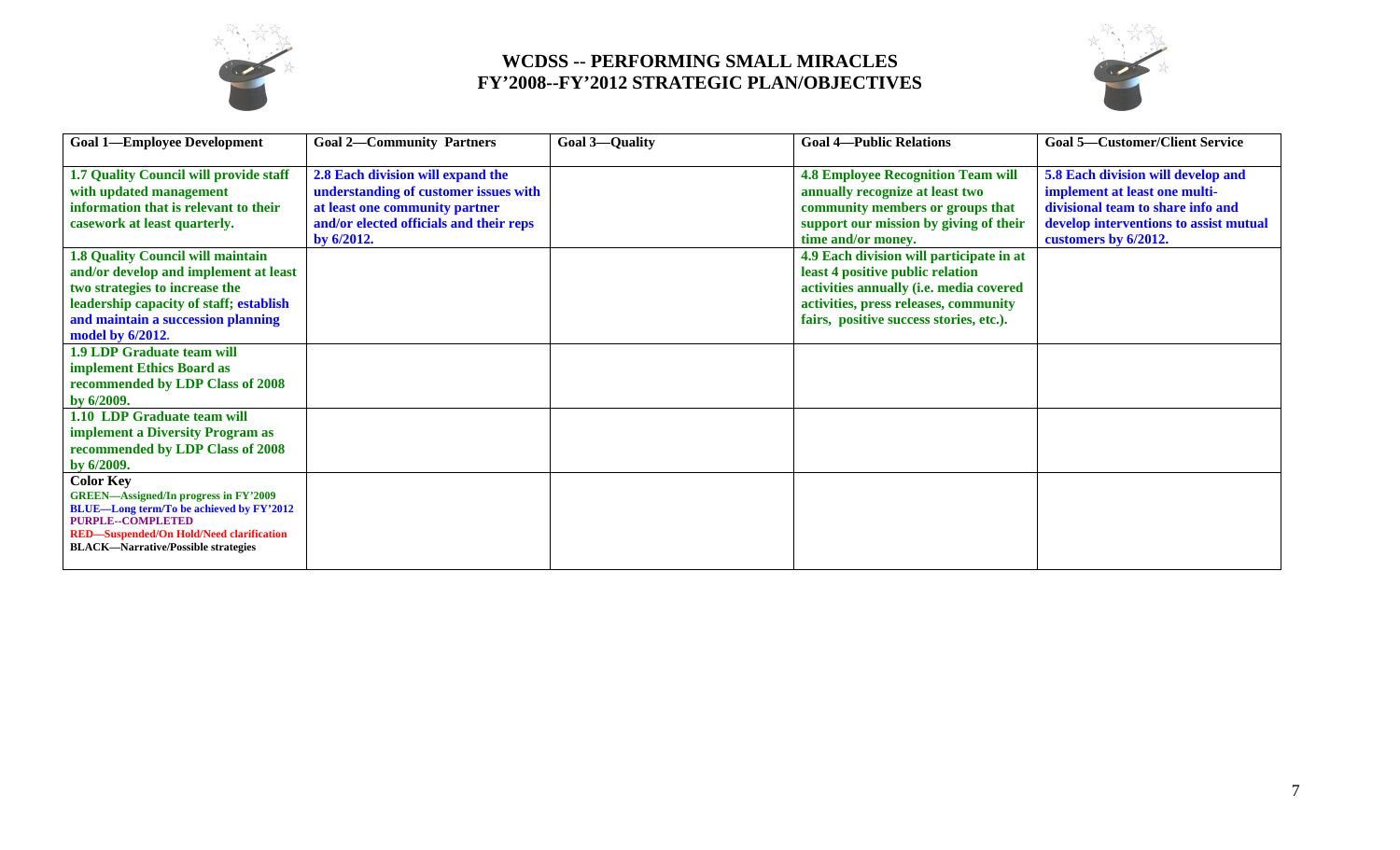



| <b>FY'09 STRATEGIC PLANNING ACFS DIVISIONAL/ TEAM WORK PLAN</b>                                                                                 |                                                                                                                              |                                                                                                                                                                       |                                                                                                                                                                                                   |                                                                                                                                                                              |  |
|-------------------------------------------------------------------------------------------------------------------------------------------------|------------------------------------------------------------------------------------------------------------------------------|-----------------------------------------------------------------------------------------------------------------------------------------------------------------------|---------------------------------------------------------------------------------------------------------------------------------------------------------------------------------------------------|------------------------------------------------------------------------------------------------------------------------------------------------------------------------------|--|
| Goal/objective                                                                                                                                  | <b>Chosen Target (Where do</b><br>we want to be?)                                                                            | Strategies (How do we get<br>there?)                                                                                                                                  | <b>Measures of Success (How</b><br>will we know we're there?)                                                                                                                                     | <b>Lead Staff Responsible</b><br>(Who? By when?)                                                                                                                             |  |
| ex.-Goal 1/Objective-Develop and<br><i>implement exit interview</i>                                                                             | ex.-Determine why staff are<br>leaving to develop<br>recruitment/retention strategies.                                       | ex.-Get samples from partners,<br>books, internet, etc.                                                                                                               | ex.-We pilot an exit interview and<br>develop and implement<br>retention/recruitment strategies.                                                                                                  | ex.-FI supervisory team by pilot<br>by 1/07/strategies by 6/07                                                                                                               |  |
| Goal 1 and 3: Supervisory staff<br>will provide support to line<br>workers and accurately evaluate<br>performance to ensure quality<br>service. | Staff will feel supported and be<br>given necessary tools and<br>feedback to successfully<br>complete their assigned duties. | Discuss with staff in<br>А.<br>meetings their ideas of<br>tools necessary to<br>complete their<br>assignments that may be<br>lacking.<br>Review the PEP process<br>В. | A. At unit meetings staff will<br>be given an opportunity<br>to provide input to<br>supervisors on the tools<br>needed to effectively<br>perform their job.<br><b>Supervisors' Meetings</b><br>В. | By 12/07 staff will be<br>А.<br>given an opportunity to<br>provide input through unit<br>meetings.<br>By 3/08 PEP process will<br>В.<br>be reviewed by<br>supervisory staff. |  |
|                                                                                                                                                 |                                                                                                                              | with supervisors and<br>determine any need for<br>improvement.                                                                                                        | and Building Better<br>Supervisors meetings will<br>be used as avenues to<br>review the PEP process<br>and develop skills in                                                                      | By 6/08 opportunities for<br>C.<br>training and skill building<br>will be offered to<br>supervisory staff.                                                                   |  |
|                                                                                                                                                 |                                                                                                                              | Provide ongoing training<br>to supervisors in areas<br>such as mentoring and<br>providing feedback to<br>workers.                                                     | mentoring and feedback.                                                                                                                                                                           |                                                                                                                                                                              |  |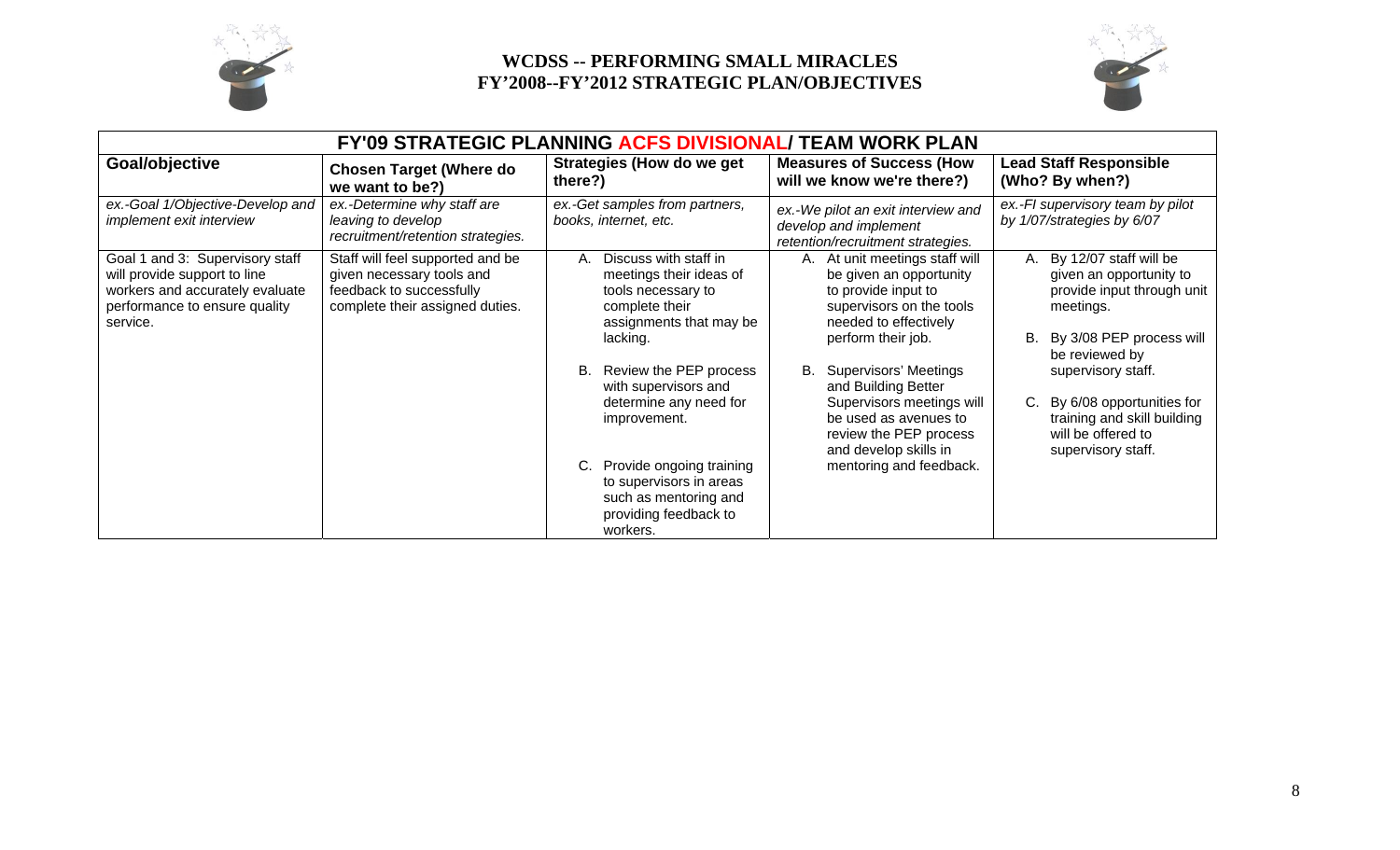



| <b>FY'09 STRATEGIC PLANNING ACFS DIVISIONAL/ TEAM WORK PLAN</b>                                                               |                                                                                                                             |                                                                                                                                                                                                          |                                                                                                                                                                                                                                                                                                                                                                               |                                                                                                                                                                                                                                                                                                                                                                                          |  |
|-------------------------------------------------------------------------------------------------------------------------------|-----------------------------------------------------------------------------------------------------------------------------|----------------------------------------------------------------------------------------------------------------------------------------------------------------------------------------------------------|-------------------------------------------------------------------------------------------------------------------------------------------------------------------------------------------------------------------------------------------------------------------------------------------------------------------------------------------------------------------------------|------------------------------------------------------------------------------------------------------------------------------------------------------------------------------------------------------------------------------------------------------------------------------------------------------------------------------------------------------------------------------------------|--|
| Goal/objective                                                                                                                | <b>Chosen Target (Where do</b><br>we want to be?)                                                                           | <b>Strategies (How do we get</b><br>there?)                                                                                                                                                              | <b>Measures of Success (How</b><br>will we know we're there?)                                                                                                                                                                                                                                                                                                                 | <b>Lead Staff Responsible</b><br>(Who? By when?)                                                                                                                                                                                                                                                                                                                                         |  |
| Goal 3: The ACFS Division will<br>enhance prevention services in<br>an effort to prevent child<br>placement and maltreatment. | <b>Child Welfare Prevention services</b><br>will be available to assist families<br>prior to placement and<br>maltreatment. | A. The Family Services unit<br>will be strengthened by<br>providing additional staff.                                                                                                                    | A. Child Welfare Prevention<br>services will be organized<br>in one unit under Family<br>Services.<br><b>B.</b> Family Centered<br>Neighborhood Practice<br>teams in self-evaluation,<br>resource families,<br>community partnerships,<br>TDM, and enhanced<br>policy and practice<br>development will be<br>formed.<br>C. Each team will develop<br>and implement strategies | A. By 9/07 Child Welfare will<br>be organized by<br>supervisors to provide<br>enhanced Family<br>Services.<br>By 8/07 teams will be<br>В.<br>established with staff and<br>supervisory<br>representation.<br>C. Committee chairs will<br>provide monthly reports<br>regarding progress of<br>teams effective 9/07.                                                                       |  |
| Goals 2 and 5: We will provide<br>greater opportunity for family and<br>community involvement in Family<br>Service Planning.  | Families and community will be<br>actively involved in service<br>planning for their children.                              | TDM will be fully<br>А.<br>implemented as part of all<br>child welfare service<br>delivery.<br>B. Staff will continue to<br>receive training on Family<br>Involvement in the<br>decision-making process. | to strengthen prevention<br>services.<br>Data will be collected to<br>A.<br>evaluate and improve<br>TDM process.<br><b>Reduced formalized</b><br><b>B.</b><br>placements of children.<br>C. Staff will involve family<br>members in decisions<br>regarding care and<br>placement of children.                                                                                 | A. Data elements will be<br>established by team and<br>collected by TDM<br>Facilitator at each TDM.<br>Monthly reports will be<br>generated effective 9/07.<br>B. Placement rates will be<br>tracked by Foster care<br>Program Manager<br>monthly effective 7/07.<br>By 6/08 all child welfare<br>$\mathcal{C}$ .<br>staff will receive training<br>and implement family<br>involvement. |  |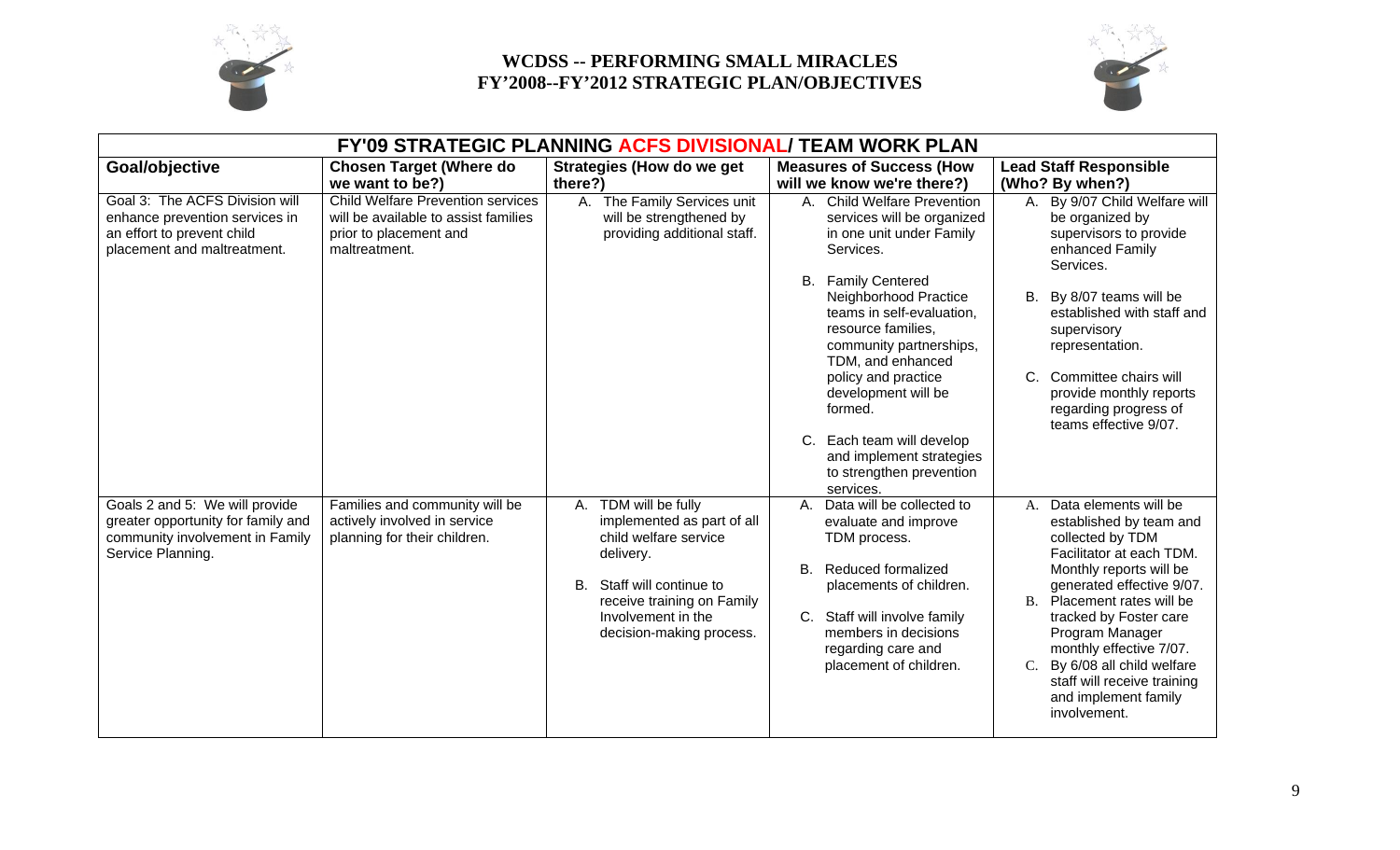



| FY'09 STRATEGIC PLANNING ACFS DIVISIONAL/ TEAM WORK PLAN                                                                                                             |                                                                                                                                                |                                                                                                                                                                                                                                                                                                                                                                 |                                                                                                                                                                                                                                                                                                                                              |                                                                                                                                                                                                                                                                                                                                                                                                                                                          |  |
|----------------------------------------------------------------------------------------------------------------------------------------------------------------------|------------------------------------------------------------------------------------------------------------------------------------------------|-----------------------------------------------------------------------------------------------------------------------------------------------------------------------------------------------------------------------------------------------------------------------------------------------------------------------------------------------------------------|----------------------------------------------------------------------------------------------------------------------------------------------------------------------------------------------------------------------------------------------------------------------------------------------------------------------------------------------|----------------------------------------------------------------------------------------------------------------------------------------------------------------------------------------------------------------------------------------------------------------------------------------------------------------------------------------------------------------------------------------------------------------------------------------------------------|--|
| Goal/objective                                                                                                                                                       | <b>Chosen Target (Where do</b>                                                                                                                 | <b>Strategies (How do we get</b>                                                                                                                                                                                                                                                                                                                                | <b>Measures of Success (How</b>                                                                                                                                                                                                                                                                                                              | <b>Lead Staff Responsible</b>                                                                                                                                                                                                                                                                                                                                                                                                                            |  |
|                                                                                                                                                                      | we want to be?)                                                                                                                                | there?)                                                                                                                                                                                                                                                                                                                                                         | will we know we're there?)                                                                                                                                                                                                                                                                                                                   | (Who? By when?)                                                                                                                                                                                                                                                                                                                                                                                                                                          |  |
| Goal 2 and 5 We will implement<br>community-based services<br>delivered in Hub/Satellite offices.                                                                    | Established teams will serve<br>targeted communities and<br>provide linkage between agency<br>and community to meet the<br>needs of residents. | A. A community partnership<br>team will be established<br>to develop the "hub"<br>concept.<br>Initial sites will be<br>В.<br>selected.<br>C. Community outreach by<br>assigned staff will occur<br>followed by a "community"<br>kick-off".<br>Assigned staff will<br>D.<br>develop community<br>relationships to support<br>work with families.                 | Staff will participate in the<br>А.<br>community partnership<br>team in development of<br>initial "hubs".<br>B. Two sites will be<br>established to begin the<br>community work.<br>Community linkages with<br>Agency staff will be<br>developed.<br>Resources will be<br>D.<br>developed to maintain<br>children in their own<br>community. | A. By 8/07 the team of child<br>welfare staff will be<br>formed to develop the<br>"hubs".<br>By 9/07 the initial sites<br>B.<br>will be selected by the<br>team.<br>By 3/08 the staff<br>$C_{\cdot}$<br>assigned to the "hubs"<br>will have established<br>community linkages and<br>held a community "kick-<br>off".<br>By 6/08 each "hub" team<br>D.<br>will have developed a<br>network of possible<br>resources to draw upon<br>to support families. |  |
| Goal 2 and 5 We will utilize a<br>proactive approach to promote<br>self management in people with<br>chronic conditions: a multi-<br>disciplinary wellness approach. | Adults with chronic conditions will<br>self manage their condition.                                                                            | Staff will receive training<br>A.<br>on self-management of<br>chronic conditions.<br>A community partnership<br>Β.<br>group will be formed to<br>develop a plan to assist<br>clients to self manage<br>their chronic conditions.<br>The partnership will work<br>C.<br>toward the development<br>of self-management of<br>chronic conditions<br>support groups. | A. Staff will participate in<br>training and utilize<br>information in case<br>planning.<br>A team will be formed to<br>В.<br>assist client to self<br>manage.<br>C. Plans for support groups<br>will be developed.                                                                                                                          | By 3/08 staff will have<br>A.<br>participated in training<br>planned by supervisors<br>and staff.<br>By 5/08 a team will be<br><b>B.</b><br>formed with staff and<br>community partners to<br>assist clients to self<br>manage.<br>By 6/08 planning will<br>$\mathcal{C}$ .<br>begin to develop support<br>groups.                                                                                                                                       |  |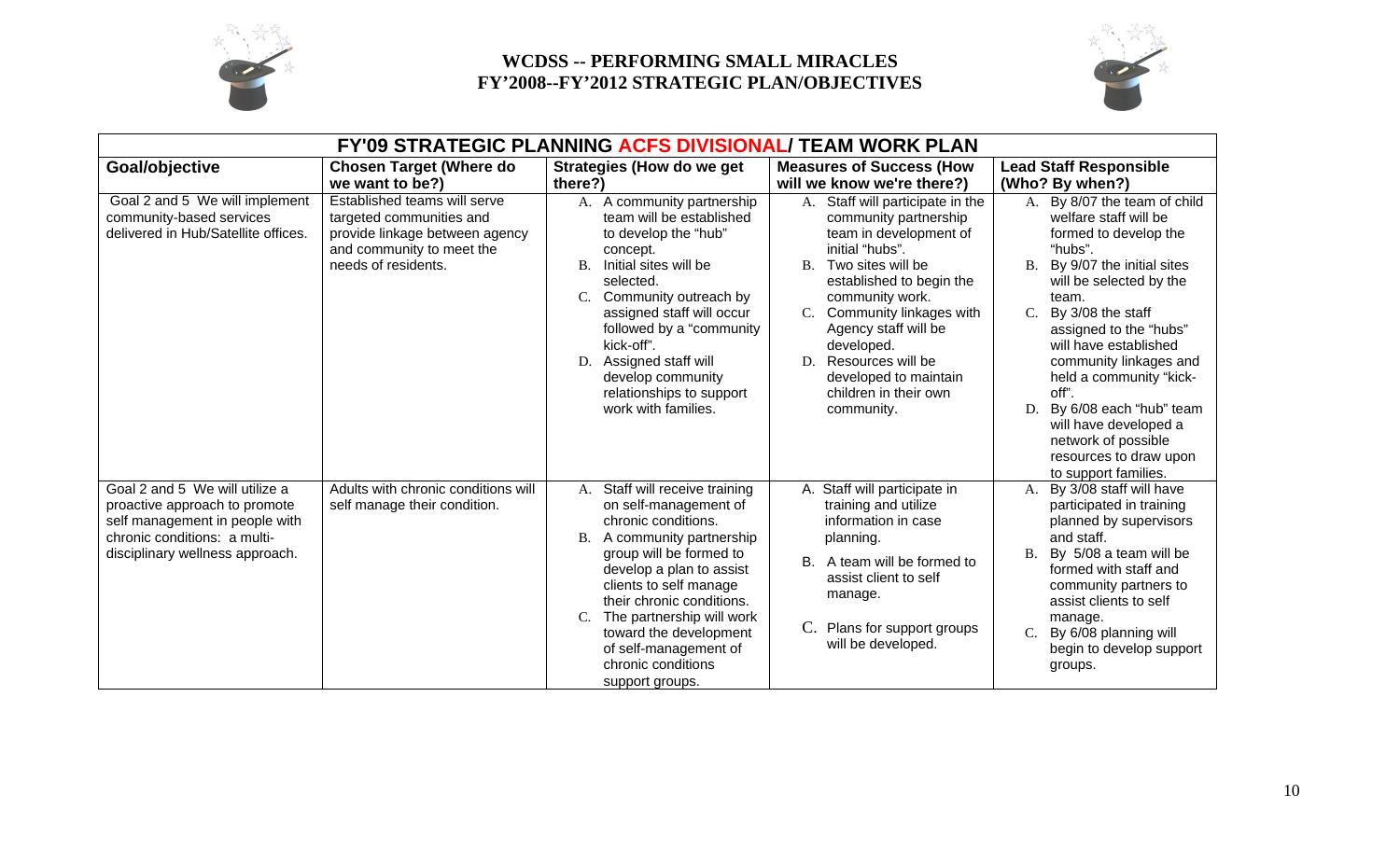



| Goal/objective     | <b>Chosen Target (Where</b><br>do we want to be?) | Strategies (How do we get there?)                                                                                                        | <b>Measures of Success</b><br>(How will we know we're<br>there?) | <b>Lead Staff</b><br><b>Responsible</b><br>(Who? By when?) |
|--------------------|---------------------------------------------------|------------------------------------------------------------------------------------------------------------------------------------------|------------------------------------------------------------------|------------------------------------------------------------|
| Goal 1 - Employees | Improve employee morale                           | A. Plan and execute stress management activities                                                                                         | FI staff surveys will indicate<br>satisfaction.                  | <b>AD/FI Supervisory</b><br>Team/Special                   |
|                    |                                                   | B. Assign staff mentors to serve through probation period                                                                                |                                                                  | workgroups                                                 |
|                    |                                                   | C. Identify and streamline processes to cover clerical staff shortages                                                                   |                                                                  |                                                            |
|                    |                                                   | D. Develop and pilot test a "Weeder" job description that will assess customer's<br>application to ensure they are placed on proper log. |                                                                  |                                                            |
|                    |                                                   |                                                                                                                                          |                                                                  |                                                            |
|                    |                                                   |                                                                                                                                          |                                                                  |                                                            |
|                    |                                                   |                                                                                                                                          |                                                                  |                                                            |
|                    |                                                   |                                                                                                                                          |                                                                  |                                                            |
|                    |                                                   |                                                                                                                                          |                                                                  |                                                            |
|                    |                                                   |                                                                                                                                          |                                                                  |                                                            |
|                    |                                                   |                                                                                                                                          |                                                                  |                                                            |
|                    |                                                   |                                                                                                                                          |                                                                  |                                                            |
|                    |                                                   |                                                                                                                                          |                                                                  |                                                            |
|                    |                                                   |                                                                                                                                          |                                                                  |                                                            |
|                    |                                                   |                                                                                                                                          |                                                                  |                                                            |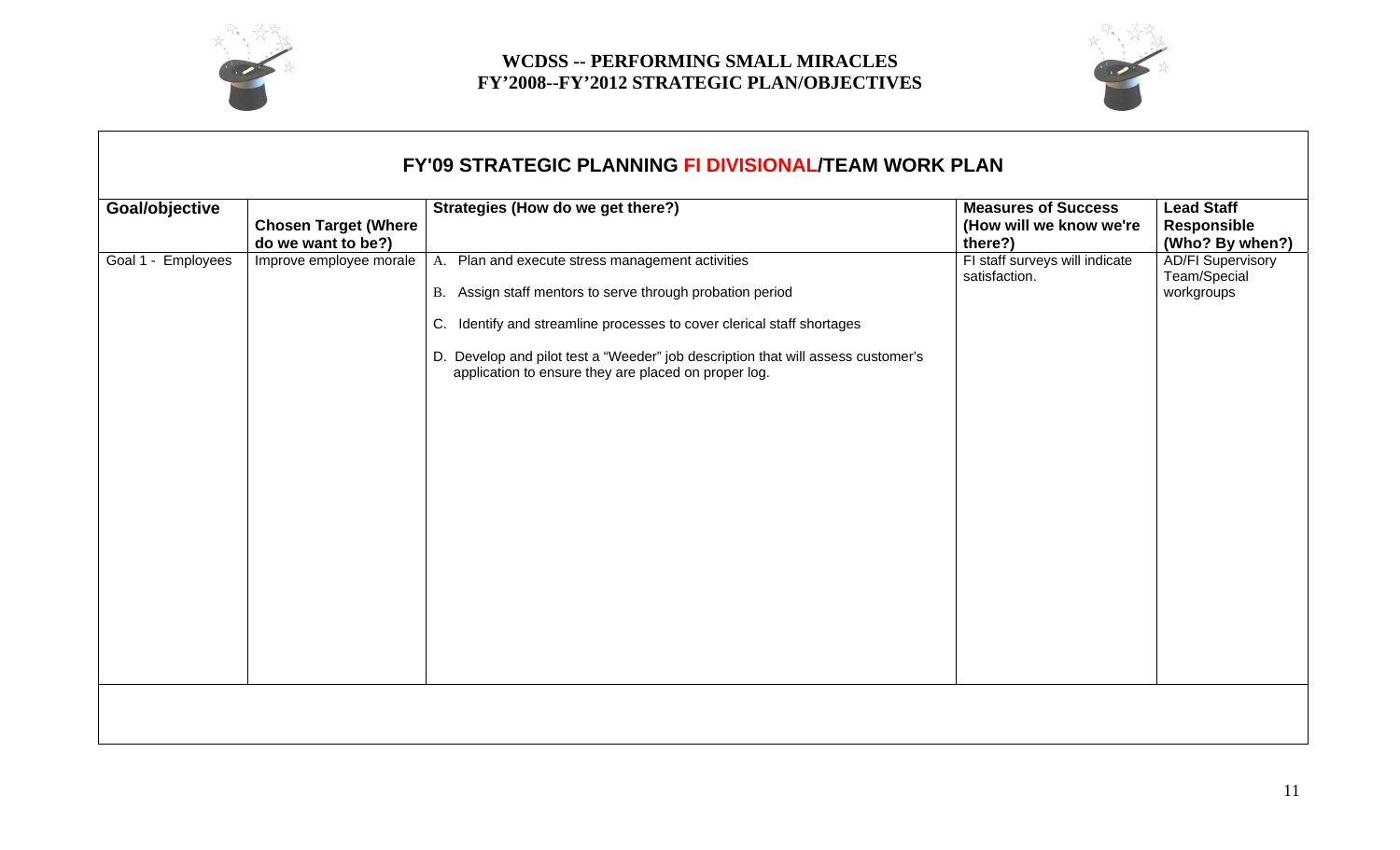



|                                         |                                                                                | <b>FY'09 STRATEGIC PLANNING FI DIVISIONAL/TEAM WORK PLAN</b>                                                                                                                                                                                                                                                                                           |                                                                                                |                                                            |
|-----------------------------------------|--------------------------------------------------------------------------------|--------------------------------------------------------------------------------------------------------------------------------------------------------------------------------------------------------------------------------------------------------------------------------------------------------------------------------------------------------|------------------------------------------------------------------------------------------------|------------------------------------------------------------|
| Goal/objective                          | <b>Chosen Target (Where</b><br>do we want to be?)                              | Strategies (How do we get there?)                                                                                                                                                                                                                                                                                                                      | <b>Measures of Success</b><br>(How will we know we're<br>there?)                               | <b>Lead Staff</b><br><b>Responsible</b><br>(Who? By when?) |
| Goal 2 - Community<br>Partners          | Better understanding<br>А.<br>of what community<br>partners offer              | A. Invite community partners to division meetings (suggestions include: VA Council<br>of Churches, CAC, Children in Need, etc.)                                                                                                                                                                                                                        | A. Meeting minutes will<br>reflect invited guests and<br>the number of FI staff<br>who attend  | FI Trainer/AD                                              |
| Goal 4 - Public Image                   | A. Increase awareness of<br>lobby wait times, etc.                             | A. Create signage that explains our process, timeframes, etc.—get crawl sign fixed<br>-- Average length of stay, extra time w/you, leave message -we are interviewing                                                                                                                                                                                  | A. Increase in customer<br>satisfaction in next year's<br>survey                               | FI Supervisory<br>Team/FI Workgroup                        |
| Goal $5-$<br>Customer/Client<br>Service | A. Decrease customer<br>wait time/streamline<br>services<br><b>B.</b> Cultural | A. Explore other DSSs' customer service units—implement changes with reception<br>and systems support - (look at sign in sheets for appointments, expedited POC<br>apps for TCA applicants, updated voicemail, cell phone/food policy), automated<br>numbering system for reception, automated intake log, automated FI phone and<br>caseload listing) | A. Increase in customer<br>satisfaction in next year's<br>survey<br>B. Increase in sensitivity | FI Supervisory<br>Team/FI Workgroup                        |
|                                         | sensitivity/dealing with<br>people who are<br>different                        | B. Cultural sensitivity training                                                                                                                                                                                                                                                                                                                       | displayed when<br>discussing customers and<br>their circumstances                              |                                                            |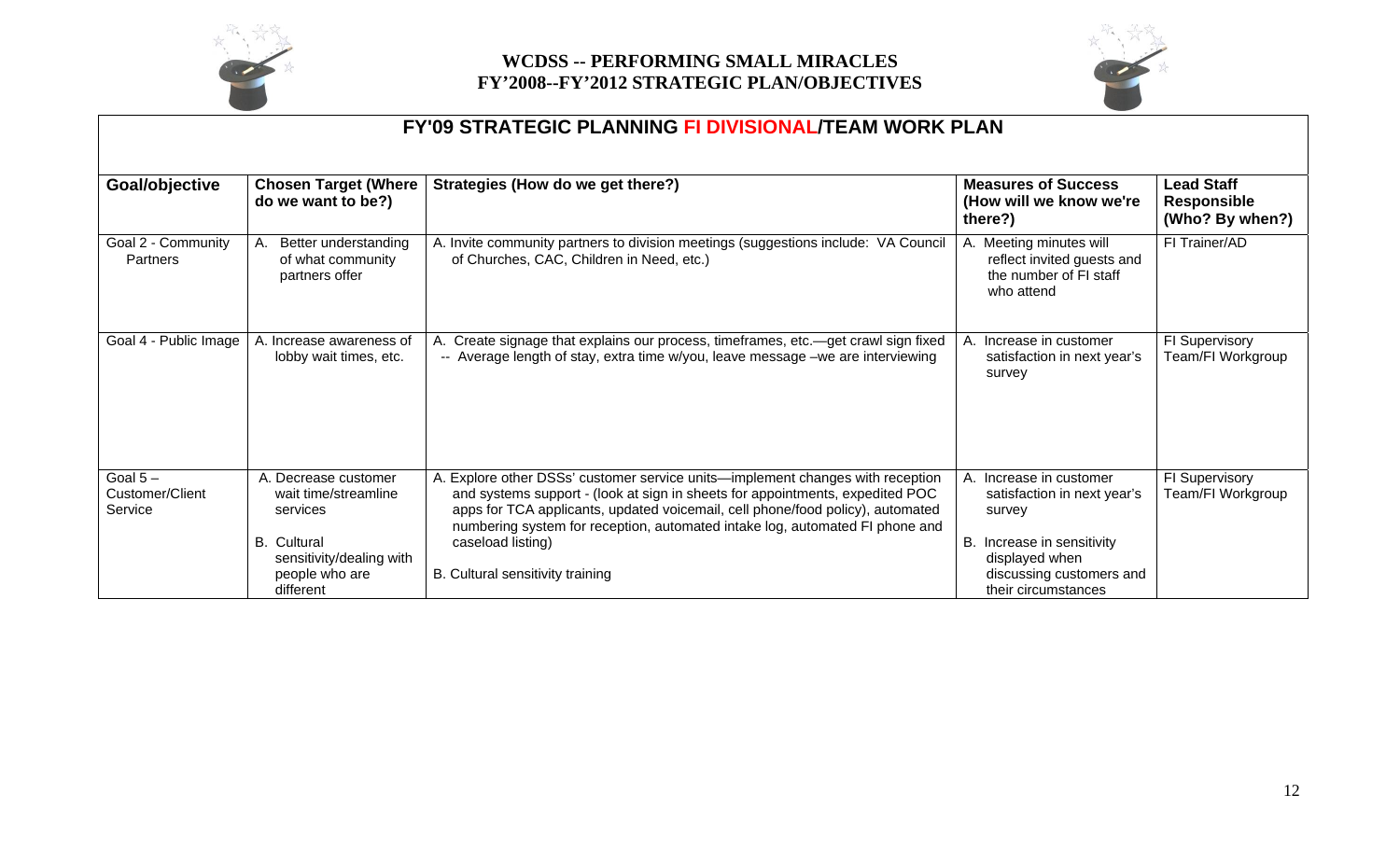



## **FY'09 STRATEGIC PLANNING ADMINISTRATION DIVISIONAL/TEAM WORK PLAN**

| Goal/objective                        | <b>Chosen Target (Where do</b><br>we want to be?)                            | <b>Strategies (How do we get</b><br>there?)                                                             | <b>Measures of Success (How</b><br>will we know we're there?)                                       | <b>Lead Staff Responsible</b><br>(Who? By when?) |
|---------------------------------------|------------------------------------------------------------------------------|---------------------------------------------------------------------------------------------------------|-----------------------------------------------------------------------------------------------------|--------------------------------------------------|
| Goal 1 - Employees                    | Have trained and independently<br>functioning staff in Administration        | Provide in-house, DHR, and other<br><b>DSS</b> training                                                 | Agency satisfaction surveys,<br>internal customer comments                                          | Bruce Massey and David Engle                     |
| Goal 1                                | Increase the efficiency of IT<br>network                                     | All Staff will be moved into the<br><b>WCDSS Domain environment</b>                                     | Improved internal customer<br>satisfaction with response time,<br>fewer viruses, and faster updates | <b>IT Staff</b>                                  |
|                                       | Increase enhancement of                                                      | Provide software testing and<br>training to staff to monitor skill<br>sets of staff and give reports to | Survey results of training and                                                                      | <b>IT Staff</b>                                  |
| Goal 1<br>Goal 2 - Community Partners | employee computer skills<br>Increase information about<br>community partners | Administrative staff as requested<br>Provide links on Intranet and<br>Internet for community partners   | testing results<br>Increase referral service by staff                                               | <b>IT Staff</b>                                  |
| Goal 4 - Public Relations             | Increase positive awareness of<br>agency                                     | Provide all news releases to<br>media within 2 weeks of events                                          | Increase public awareness as<br>demonstrated by stakeholders<br>survey                              | Admin Staff / Personnel                          |
| Goal 5-Customer/Client Service        | Increase efficiency of voucher<br>processing                                 | Develop a streamline process for<br>approval, coding and payment                                        | Increase vendor satisfaction and<br>awareness of spending for<br><b>WCDSS</b> management            | Finance                                          |
| Goal 5                                | Increase knowledge of divisional<br>expenditures and budgets                 | Develop spreadsheet of<br>expenditures by<br>divisions/programs                                         | Increase knowledge and<br>satisfaction by program<br>managers                                       | Finance                                          |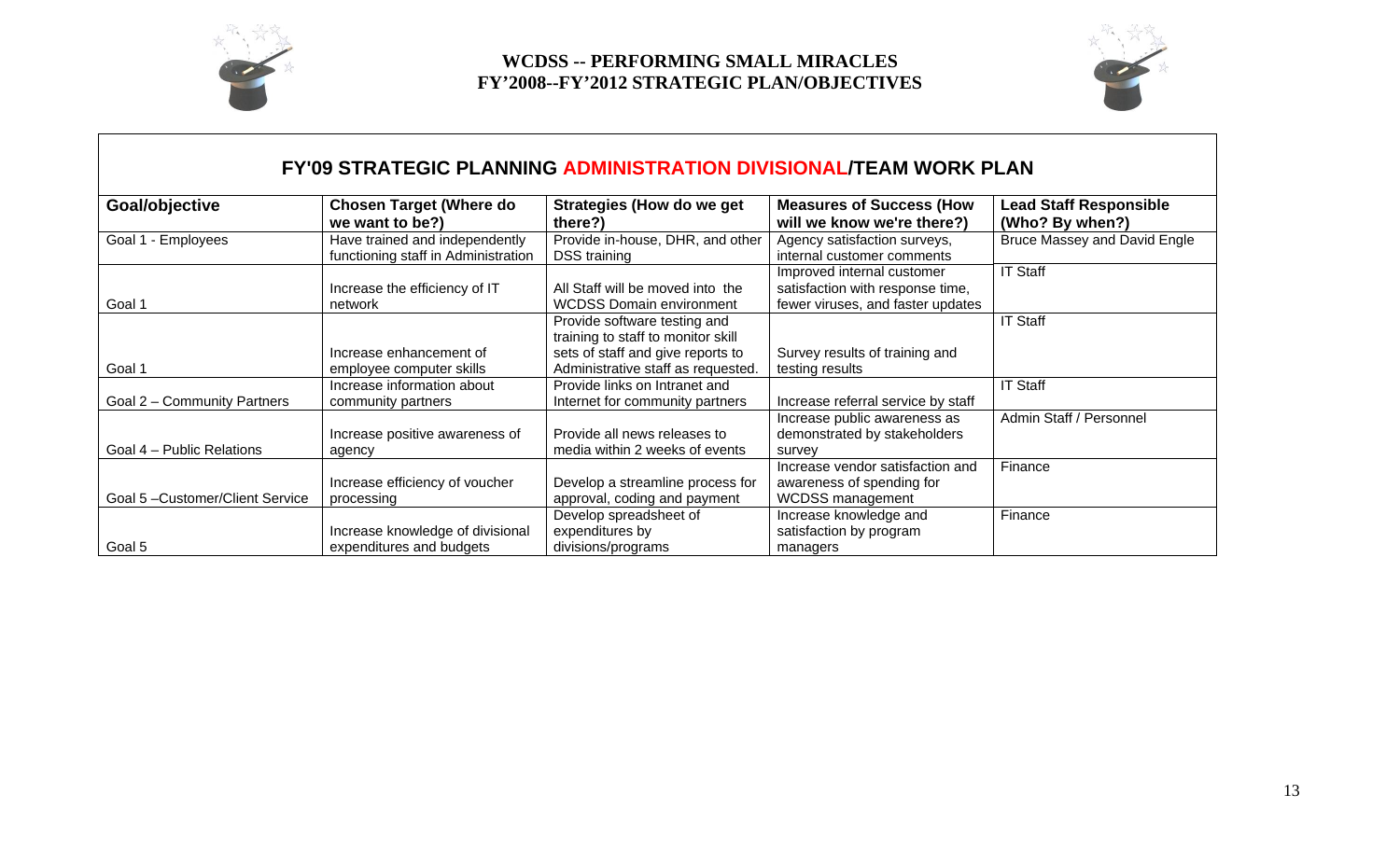



| <b>FY'09 STRATEGIC PLANNING CHILD SUPPORT DIVISIONAL/WORK PLAN</b> |                                                                                                                                                                                                                                    |                                                                                                                                                                                                                                             |                                                                                                                                                                                                                                                          |                                                            |  |  |
|--------------------------------------------------------------------|------------------------------------------------------------------------------------------------------------------------------------------------------------------------------------------------------------------------------------|---------------------------------------------------------------------------------------------------------------------------------------------------------------------------------------------------------------------------------------------|----------------------------------------------------------------------------------------------------------------------------------------------------------------------------------------------------------------------------------------------------------|------------------------------------------------------------|--|--|
| Goal/objective                                                     | Chosen Target (Where do we want to be?)                                                                                                                                                                                            | Strategies (How do we get there?)                                                                                                                                                                                                           | <b>Measures of Success (How will</b><br>we know we're there?)                                                                                                                                                                                            | <b>Lead Staff</b><br><b>Responsible</b><br>(Who? By when?) |  |  |
| Goal 1 -<br>Employees                                              | A. Increase staff's knowledge of community<br>resources.                                                                                                                                                                           | A. Invite community partners to team meetings to<br>discuss services they offer.                                                                                                                                                            | A. Staff will have knowledge to make<br>referrals to other agencies within<br>our community.                                                                                                                                                             | <b>Child Support</b><br>Management Team<br>and staff       |  |  |
|                                                                    | B. Develop a plan to handle hot calls from call center                                                                                                                                                                             | B. Develop a plan to handle hot calls from our call<br>center.                                                                                                                                                                              | B. Increase the number of staff able to<br>assist answering the phones.                                                                                                                                                                                  |                                                            |  |  |
| Goal 2 -<br>Community<br>Partners                                  | A. Continue interaction with Community Partners.<br>B. Legislation needed to review room & board fee for<br>work release inmates in DOC vs. CS wage liens.<br>Fees need reduced/or waived if child support<br>deductions required. | A. Attend Child Support Conferences with partners<br>and Continue quarterly meetings with the<br>Clerks Office, Judges, Public Defender, and<br><b>Sheriff's Department</b><br>B. Contact local Senator and delegates to propose<br>a Bill. | A. Feedback from partners at our<br>quarterly meetings and<br>conferences.<br>B. If a Bill is proposed and passes to<br>allow inmates to continue work<br>release to pay child support if not<br>enough earnings remaining to pay<br>room and board fee. | <b>Child Support</b><br>Management and<br>Attorney         |  |  |
| Goal 4 - Public<br>Relations                                       | A. Continue successful public relations activities if<br>funding allows.<br>B. Post accomplishments in lobby area and news<br>articles.<br>3. Post changes in state policies affecting child<br>support in lobby area.             | A. Continue to participate in Parents Day, Child<br>Support Awareness Month and Back-to-School<br>Community Fairs with newspaper and other<br>media coverage if funding allows. B & C.<br>purchase of ticker tape marquee for lobby         | A. Positive feedback from community<br>partners and customers on surveys<br>and documented media coverage.                                                                                                                                               | Child Support<br>Management Team<br>and staff workgroups   |  |  |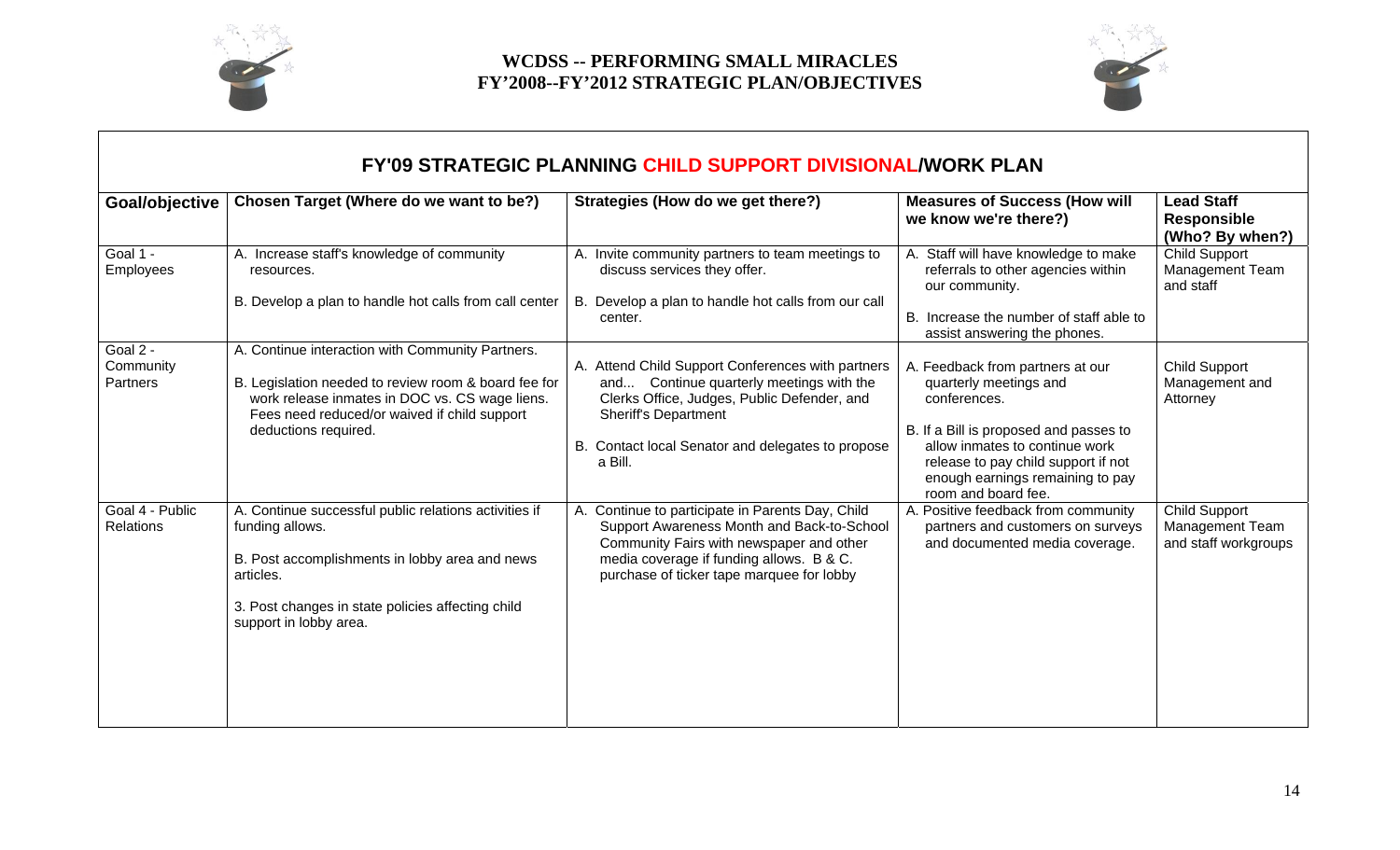



| <b>FY'09 STRATEGIC PLANNING CHILD SUPPORT DIVISIONAL/WORK PLAN</b> |                                                                                             |                                                                                                                                               |                                                                                                                 |                                                            |  |
|--------------------------------------------------------------------|---------------------------------------------------------------------------------------------|-----------------------------------------------------------------------------------------------------------------------------------------------|-----------------------------------------------------------------------------------------------------------------|------------------------------------------------------------|--|
| Goal/objective                                                     | Chosen Target (Where do we want to be?)                                                     | Strategies (How do we get there?)                                                                                                             | <b>Measures of Success (How will</b><br>we know we're there?)                                                   | <b>Lead Staff</b><br><b>Responsible</b><br>(Who? By when?) |  |
| Goal $5-$                                                          |                                                                                             |                                                                                                                                               |                                                                                                                 | <b>Child Support</b>                                       |  |
| Customer/Client<br>Service                                         | A. Continue Customer Service Survey<br>B. Initiate Direct Deposit for custodial parents and | A. Continue rewards to customers for completion<br>of surveys.                                                                                | A. Increase in customer satisfaction in<br>next year's survey.                                                  | <b>Management Team</b><br>and staff                        |  |
|                                                                    | Expert Pay for non-custodial parents and<br>employers to receive and pay child support      | B. Discuss and encourage direct deposit and<br>expert pay at appointments with customers and<br>send expert pay information to employers with | B. Decrease in undistributed<br>collections and have Washington<br>Co. cases under these new                    |                                                            |  |
|                                                                    | C. Advertise interpreter services available to our<br>customers in lobby area.              | wage liens.                                                                                                                                   | initiatives before mandated by State<br>CSEA.                                                                   |                                                            |  |
|                                                                    |                                                                                             | C. Use ticker tape marquee as mentioned in Goal #                                                                                             |                                                                                                                 |                                                            |  |
|                                                                    |                                                                                             | 4 to advertise in Spanish interpreter services.                                                                                               | C. Interpreters will be available in<br>advance for court and appointments<br>with fewer continuances required. |                                                            |  |

#### 15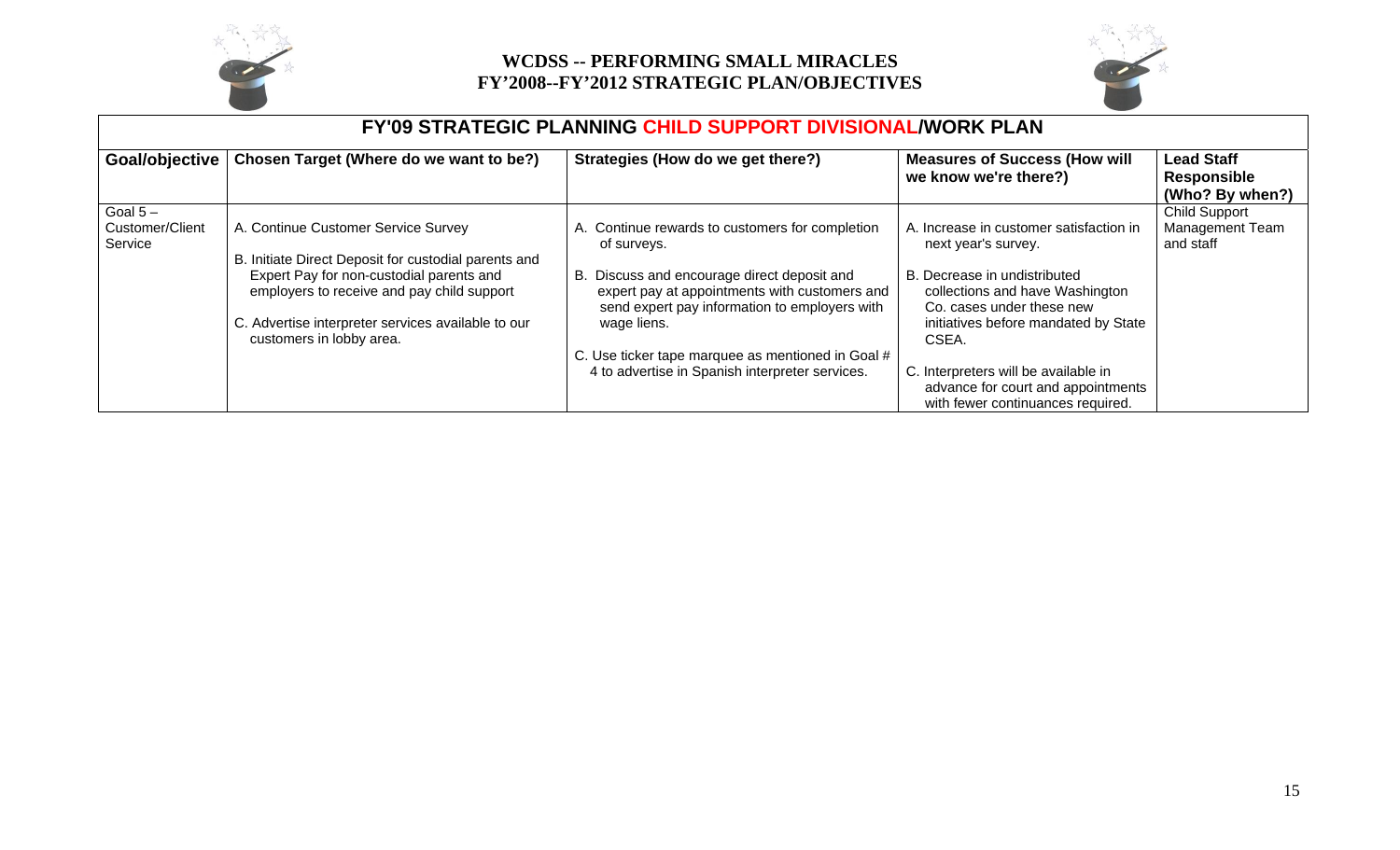



# **FY'09 STRATEGIC PLANNING RISK MANAGEMENT TEAM WORK PLAN**

| Goal/objective     | <b>Chosen Target (Where do</b><br>we want to be?)                                                                       | <b>Strategies (How do we get</b><br>there?)                                                                                                                                    | <b>Measures of Success (How</b><br>will we know we're there?)                                                                                                                                    | <b>Lead Staff Responsible</b><br>(Who? By when?)                                                                   |
|--------------------|-------------------------------------------------------------------------------------------------------------------------|--------------------------------------------------------------------------------------------------------------------------------------------------------------------------------|--------------------------------------------------------------------------------------------------------------------------------------------------------------------------------------------------|--------------------------------------------------------------------------------------------------------------------|
| Goal 1 - Employees | Staff educated on safety and<br>security policies and procedures,<br>increased sense of a safe work<br>environment.     | Provide evacuation drills; add<br>information to new employee<br>orientation presentation and<br>offering trainings through third<br>parties (i.e. Red Cross, HPD,<br>$etc.$ ) | Improved employee survey<br>results                                                                                                                                                              | <b>Risk Management Team</b>                                                                                        |
|                    |                                                                                                                         | <b>FY'09 STRATEGIC PLANNING WELLNESS TEAM WORK PLAN</b>                                                                                                                        |                                                                                                                                                                                                  |                                                                                                                    |
| Goal/objective     | <b>Chosen Target (Where do</b><br>we want to be?)                                                                       | <b>Strategies (How do we get</b><br>there?)                                                                                                                                    | <b>Measures of Success (How</b><br>will we know we're there?)                                                                                                                                    | <b>Lead Staff Responsible</b><br>(Who? By when?)                                                                   |
| Goal 1 - Employees | Provide health and wellness<br>resources and activities to staff to<br>improve both performance and<br>quality of life. |                                                                                                                                                                                |                                                                                                                                                                                                  |                                                                                                                    |
|                    | Staff identified previously via<br>survey the need for<br>education/events on wellness<br>issues.                       | A. Survey staff yearly to<br>determine what wellness<br>issues are important to the<br>majority of staff.                                                                      | A. Staff will express satisfaction<br>with events held by wellness<br>team with evaluations.<br>Develop certificates of<br>В.<br>attendance/participation in<br>events for CQI reward<br>system. | Wellness Team with approval<br>from Quality Council and<br><b>Executive Staff. Continue for</b><br>$FY'08 - FY'12$ |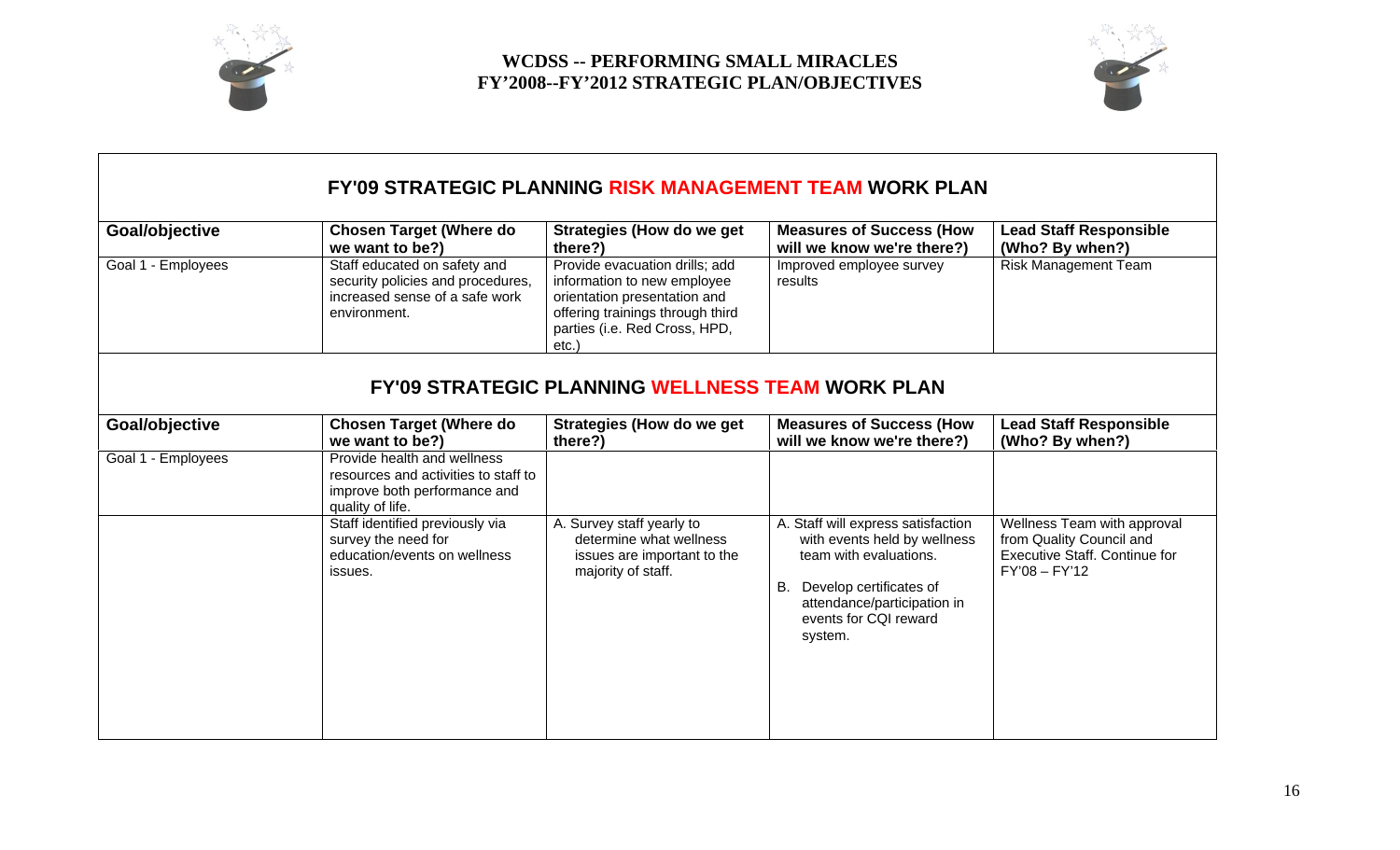



| <b>FY'09 STRATEGIC PLANNING WELLNESS TEAM WORK PLAN</b>                                                                              |                                                                                                  |                                                                                                                                                                                                                                                                                                                                                                                  |                                                                                                                                                                                                                                                                                         |                                                  |  |
|--------------------------------------------------------------------------------------------------------------------------------------|--------------------------------------------------------------------------------------------------|----------------------------------------------------------------------------------------------------------------------------------------------------------------------------------------------------------------------------------------------------------------------------------------------------------------------------------------------------------------------------------|-----------------------------------------------------------------------------------------------------------------------------------------------------------------------------------------------------------------------------------------------------------------------------------------|--------------------------------------------------|--|
| Goal/objective                                                                                                                       | <b>Chosen Target (Where do</b><br>we want to be?)                                                | <b>Strategies (How do we get</b><br>there?)                                                                                                                                                                                                                                                                                                                                      | <b>Measures of Success (How</b><br>will we know we're there?)                                                                                                                                                                                                                           | <b>Lead Staff Responsible</b><br>(Who? By when?) |  |
|                                                                                                                                      |                                                                                                  | A. Hold an annual Health Fair for<br>staff.<br>B. Continue series of brown bag<br>luncheons with speakers,<br>movies or demonstrations on<br>popular wellness issues.<br>C. Partner with other community<br>agencies to pool resources to<br>sponsor speakers and events<br>for staff on the topics of<br>wellness.<br>D. Initiate a DSS Walking Club<br>as suggested by survey. | A. Media Coverage - notify local<br>paper of events held for<br>wellness of DSS employees.<br>This will also promote our<br>community partners who<br>participate in our fairs and<br>brown bag luncheons. i.e.<br>Health Dept, City Police,<br>Sheriff's Dept. and private<br>vendors. |                                                  |  |
|                                                                                                                                      |                                                                                                  | <b>FY'09 STRATEGIC PLANNING DIVERSITY TEAM WORK PLAN</b>                                                                                                                                                                                                                                                                                                                         |                                                                                                                                                                                                                                                                                         |                                                  |  |
| Goal/objective                                                                                                                       | <b>Chosen Target (Where do</b><br>we want to be?)                                                | <b>Strategies (How do we get</b><br>there?)                                                                                                                                                                                                                                                                                                                                      | <b>Measures of Success (How</b><br>will we know we're there?)                                                                                                                                                                                                                           | <b>Lead Staff Responsible</b><br>(Who? By when?) |  |
| Goal 1 Employees: The Diversity<br>Team is committed to creating a<br>workplace where diversity is<br>respected and welcomed by all. | Offer all DSS staff the opportunity<br>to recognize and celebrate<br>diversity in the workplace. | Schedule at least two diversity<br>related activities annually.                                                                                                                                                                                                                                                                                                                  | At least two activities will be held<br>and we will have at least 35% of<br>the staff in attendance at these<br>events.                                                                                                                                                                 | <b>Diversity Team/Annually</b>                   |  |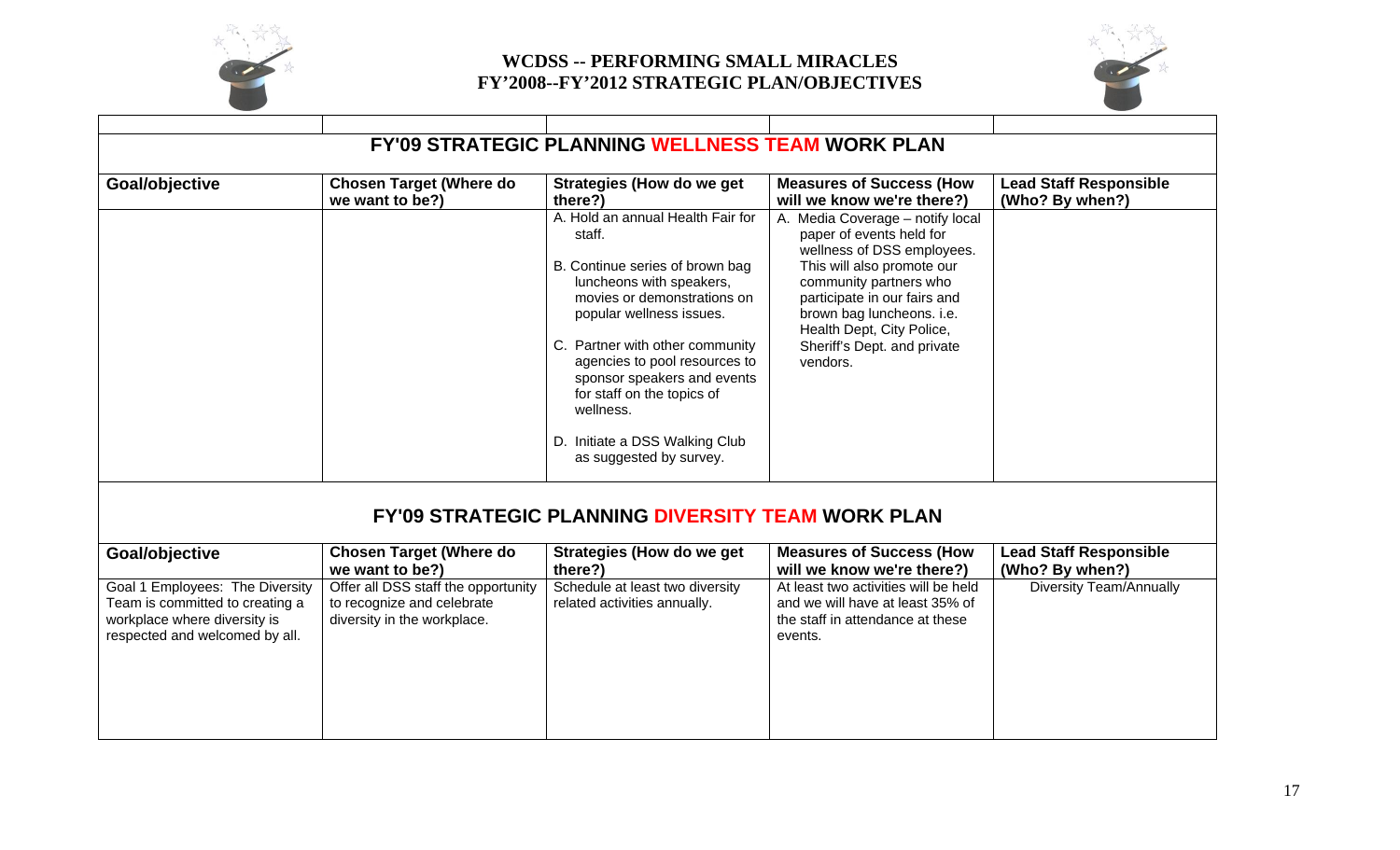



### **FY'09 STRATEGIC PLANNING COMMUNICATIONS MANAGEMENT COUNCIL TEAM WORK PLAN**

| Goal/objective                                                      | <b>Chosen Target (Where do</b><br>we want to be?)                                                                                                                                       | Strategies (How do we get<br>there?)                                                                                                                                                                     | <b>Measures of Success (How</b><br>will we know we're there?)                                                               | <b>Lead Staff Responsible</b><br>(Who? By when?)                                           |
|---------------------------------------------------------------------|-----------------------------------------------------------------------------------------------------------------------------------------------------------------------------------------|----------------------------------------------------------------------------------------------------------------------------------------------------------------------------------------------------------|-----------------------------------------------------------------------------------------------------------------------------|--------------------------------------------------------------------------------------------|
| To promote public awareness of<br>the agency's mission and service. | To educate staff about services<br>and events within the agency so<br>that they can be better informed<br>to answer questions and inquiries<br>from the public about WCDSS<br>services. | Publish quarterly agency<br>newsletter to be distributed to all<br>WCDSS staff and DHR.<br>Distribute positive press releases<br>and requests for press coverage<br>about all agency<br>accomplishments. | Annual employee surveys should<br>reveal that employees feel they<br>know more about all the services<br>the agency offers. | The Communication<br>Management Team co-chaired by<br>Trisha Greathead and Bruce<br>Massey |
|                                                                     | Expand Knowledge of<br><b>Community Partners.</b>                                                                                                                                       | Increase knowledge of<br>community resources.                                                                                                                                                            | Include feature articles in Agency<br>Newsletter about resources of<br>community partners.                                  |                                                                                            |
|                                                                     |                                                                                                                                                                                         |                                                                                                                                                                                                          |                                                                                                                             |                                                                                            |

## **FY'09 STRATEGIC PLANNING EMPLOYEES FIRST TEAM WORK PLAN**

| Goal/objective     | <b>Chosen Target (Where do</b><br>we want to be?)                                       | Strategies (How do we get<br>there?)                                                                              | <b>Measures of Success (How</b><br>will we know we're there?)          | <b>Lead Staff Responsible</b><br>(Who? By when?) |
|--------------------|-----------------------------------------------------------------------------------------|-------------------------------------------------------------------------------------------------------------------|------------------------------------------------------------------------|--------------------------------------------------|
| Goal 1 - Employees | Increased morale, reduced<br>employee turnover and reduced<br>employee/employer issues. | Create a network of support and<br>reduce on the job stress by<br>offering events to supplement<br>work.          | Increased participation in events                                      | <b>Employees First Committee</b>                 |
| Goal 1 - Employees | Open dialogue within agency<br>regarding issues/concerns.                               | Comment boxes placed<br>throughout the agency; EFC has<br>representation from each division<br>to bring concerns. | Discussion of<br>comments/concerns and route for<br>appropriate action | <b>Employees First Committee</b>                 |